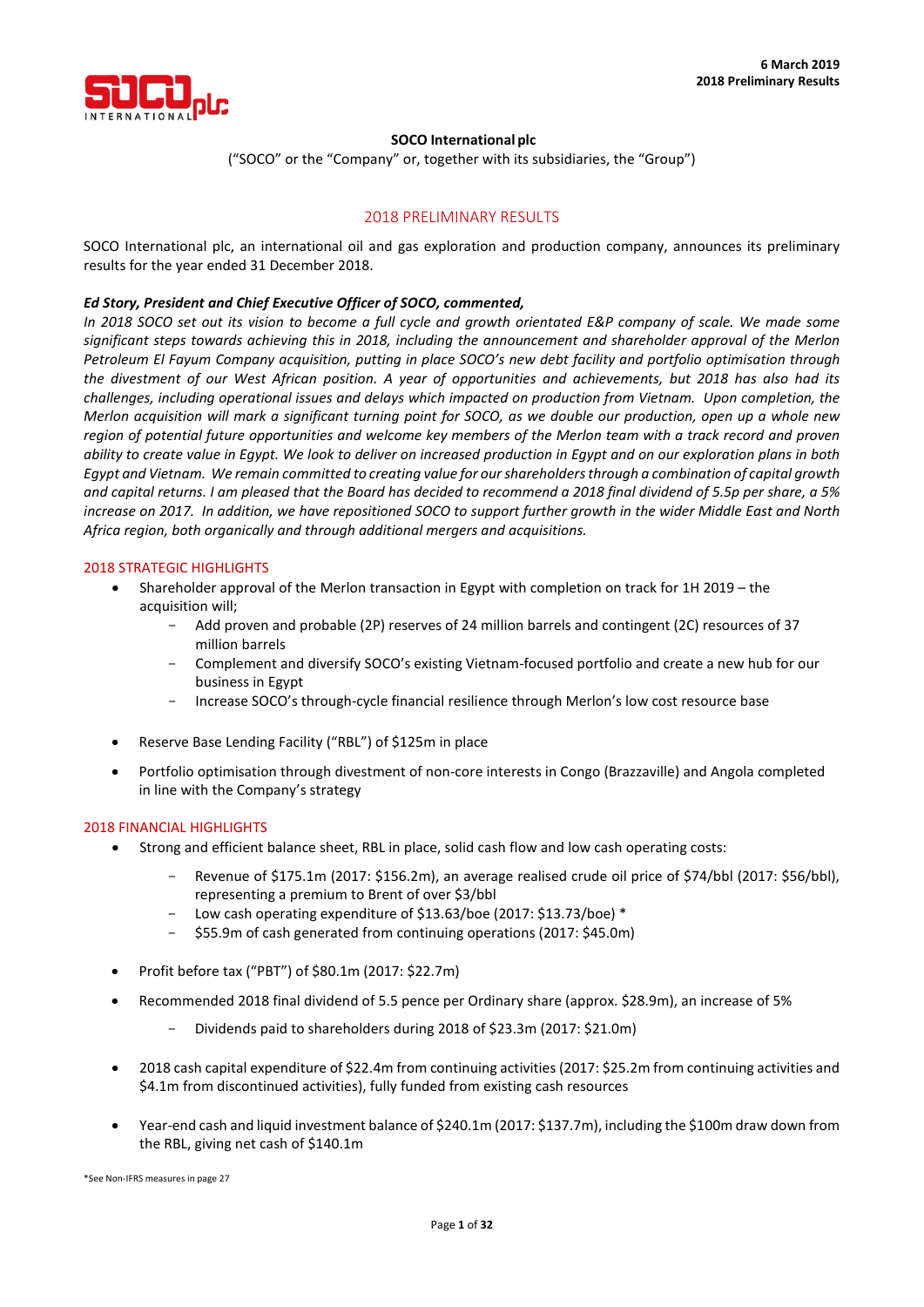### 2018 OPERATIONAL HIGHLIGHTS

- Net production average of 7,274 boepd (2017: 8,276 boepd) in line with revised guidance TGT production averaged 5,686 boepd (2017: 6,724 boepd) and CNV production averaged 1,588 boepd (2017: 1,552 boepd)
- On Blocks 125 & 126 in Vietnam, bid packages for a 2D seismic acquisition programme have been agreed and issued targeting commencement in mid-2019
- Successful extension of two key operational contracts, resulting in significant cost savings for the TGT Field: the FPSO Operations and Maintenance Agreement and the Bare Boat Charter for the FPSO Armada TGT 1

### OUTLOOK FOR 2019

- Production guidance, maintained at 6,500 to 7,500 boepd net
- Completion of the acquisition of Merlon El Fayum is expected in H1 2019
- 2019 Vietnam capex guidance of approx. \$34m fully funded from existing cash resources, to cover the development drilling and infrastructure upgrade on TGT and 2D seismic acquisition and processing for Blocks 125 & 126
- Optimise capital allocation providing shareholder return through dividends or acquisitions that can support value accretion and underpin a longer-term dividend stream.

### ENQUIRIES:

SOCO International plc Tel: 020 7747 2000 Ed Story, President and Chief Executive Officer Jann Brown, Managing Director and Chief Financial Officer Mike Watts, Managing Director Sharan Dhami, Group Investor Relations Manager

Camarco Tel: 020 3757 4980 Billy Clegg/ Owen Roberts

### **N**OTES TO EDITORS

SOCO is an international oil and gas exploration and production company, headquartered in London and traded on the London Stock Exchange. The Company has a vision and strategy to become a full cycle and growth orientated E&P company of scale. SOCO has production, development and exploration interests in Vietnam.

SOCO holds a 30.5% working interest in the Te Giac Trang Field of Block 16-1, which is operated by the Hoang Long Joint Operating Company. Block 16-1 is located in the shallow water Cuu Long Basin, offshore southern Vietnam.

SOCO holds a 25% working interest in the Ca Ngu Vang field of Block 9-2, which is operated by the Hoan Vu Joint Operating Company. Block 9-2 is located in the shallow water Cuu Long Basin, offshore southern Vietnam.

SOCO holds a 70% interest in and is designated operator of Blocks 125 & 126, located in the moderate to deep water Phu Khanh Basin, offshore central Vietnam.

Upon completion of the Merlon acquisition, the SOCO Group will acquire a 100% working interest in the onshore El Fayum concession in the Western Desert, Egypt, around 80km south west of Cairo. The concession includes ten development leases for oil fields operated by Petrosilah, an Egyptian joint stock company to be held 50 / 50 between the SOCO Group and the Egyptian General Petroleum Corporation. The acquisition will add proven and probable (2P) reserves of 24 million barrels and contingent (2C) resources of 37 million barrels.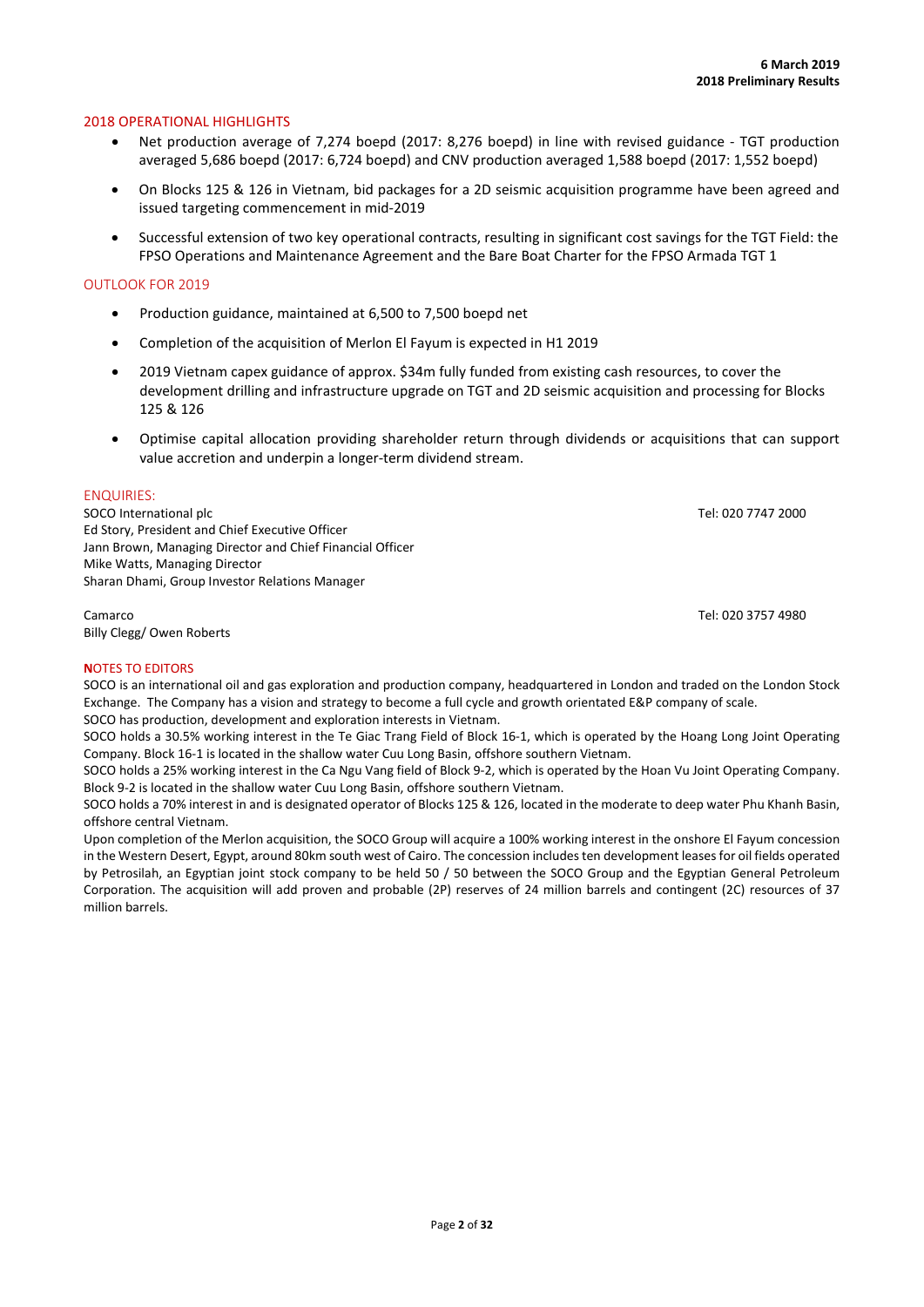# Chair's Welcome

### Repositioned for growth

Last year I reported that the Company had renewed its focus and commitment to the pursuit of growth opportunities, supported by the establishment of an experienced business development team. In September 2018, SOCO announced that it had signed a sale and purchase agreement for the acquisition of Merlon Petroleum El Fayum Company, which has onshore oil assets in Egypt. The transaction was approved by shareholders in December 2018 and is on track for completion in H1 2019. The proposed acquisition of Merlon complements and diversifies SOCO's existing Vietnam-focused portfolio, builds scale through doubling of our reserves and resources, increases SOCO's financial resilience through the low cost resource base and provides tangible production growth, re-setting SOCO's growth trajectory. This acquisition is a significant step forward for SOCO in our vision to become a full-cycle, growth orientated E&P company of scale.

Safety remains the highest priority within the business and on the Board agenda. We are proud to report that SOCO's Joint Operations continue to achieve a high record of safety and have maintained commitment to local sourcing, employment, training and industry upskilling. In Vietnam, we are pleased by HLHVJOCs' high level of safe operations, with zero LTIs in over 24 million man-hours worked since project inception, representing seven production years on TGT and ten production years on CNV. SOCO aims to have a positive presence in the countries where it operates. Our purpose is the responsible development of energy from natural resources for global economic prosperity and to deliver value for all our stakeholders.

SOCO is also committed to responsible and sustainable development, resulting in value for the host countries and local communities as well as for our staff and shareholders. In Vietnam, community projects are selected by HLHVJOC and during 2018, the HLHVJOC Charitable Donation programme focused on long term goals to assist in the development of poor rural areas especially in healthcare, education and assistance to flood victims.

# Financial discipline

Capital discipline and financial stability have been SOCO hallmarks from inception and continue to underpin the business. Capital investment and divestment decisions are taken to allocate capital where it will provide the best risk adjusted returns. It is this approach that has allowed us to return significant amounts of capital to shareholders. SOCO continues to have a stable financial base. The balance sheet remained strong throughout 2018 and the Company had solid cash flows and low cash operating costs. To improve the efficiency of the balance sheet and provide financial flexibility, SOCO signed a \$125m Reserved Base Lending facility ("RBL") secured against the Group's producing assets in Vietnam with a further \$125m available on an uncommitted accordion basis. In December 2018 SOCO drew down \$100m from the RBL facility.

The Group finished the year with \$240.1m in cash, after returning \$23.3m to shareholders through a 5.25 pence per share final dividend for the 2017 financial year and bringing the total return to shareholders since 2006 to \$0.5 bn.

### Prudent planning and risk management

Risk Management has always been a primary focus of the Board but, in these highly volatile commodity markets, we are giving the matter even more attention. Effective risk management is integral to SOCO achieving its corporate strategy to further strengthen the business through growth. In the 2018 Annual Report and Accounts, we set out our assessment of the principal risks facing the business and the mitigation measures we have adopted, whilst focusing on maintaining a business that remains robust and competitive.

# Board engagement and changes

Olivier Barbaroux, a long standing non-executive director, retired from the Board of SOCO following conclusion of last year's AGM on 7 June 2018. SOCO would like to thank Olivier for his contribution to the Company and to wish him all the best for the future. On the same date, John Martin was appointed as an Independent non-executive director, Chair of the Audit and Risk Committee and a member of the Remuneration Committee and the Nominations Committee. John has more than 30 years' experience in international banking in the oil and gas industry. Ambassador António Monteiro, non-executive director, will retire from the Board of SOCO at the conclusion of the Company's forthcoming AGM. SOCO would like to thank António for his service to the Company and wish him all the very best in his retirement. Marianne Daryabegui has been appointed as an Independent non-executive director with effect from 15 March 2019 and will also serve as a member of the Audit and Risk Committee, the Remuneration Committee and the Nominations Committee. Marianne has extensive experience in oil and gas corporate transactions and capital markets. Both John and Marianne bring a wealth of oil and gas experience and expertise which will complement and enhance the experience of the Board. Each of them will offer themselves for election by shareholders for the first time at the forthcoming AGM.

The Board looks to foster a genuine two-way dialogue between the Company and its stakeholders and welcomes the requirements of the 2018 Corporate Governance Code on engaging with the workforce and other stakeholders. In line with this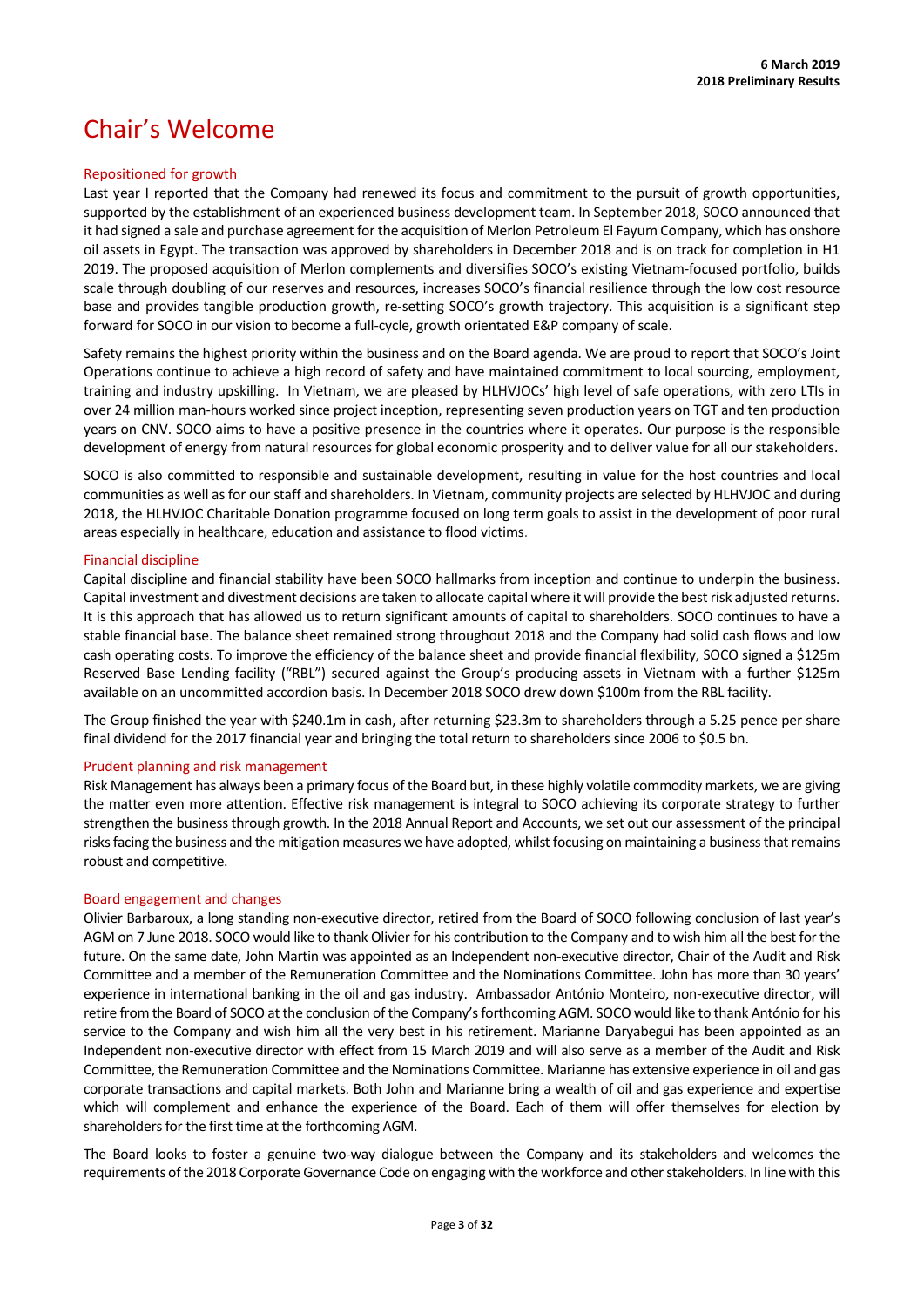John Martin has been appointed as the designated non-executive director for workforce engagement and we are hugely committed to this engagement and look forward to hearing the views of our employees.

# Outlook and future opportunities

There is much for SOCO to look forward to in 2019 as the Company returns to growth. In Egypt, upon completion of the Merlon acquisition, we will seek to implement an increased drilling programme as we further develop the discovered resource base and test new exploration play concepts. In Vietnam we will look to pro-actively manage the production decline of TGT and CNV. On Blocks 125 & 126 2D seismic acquisition will commence mid-2019 in a new and exciting exploration basin. Upon completion of the Merlon acquisition and the implementation of the drilling programme in Egypt, our portfolio of Egyptian and Vietnam assets has the potential to offer one of the most competitive low operating cost production bases.

Since inception SOCO has been committed to shareholder value creation through the growth of the business and cash returns to shareholders. In line with this, the Board proposes a final dividend for 2018 of 5.5 pence per share.

We would like to thank our shareholders for their continued support. It is the firm belief of your Board, that with our competitive low-cost development projects, our strong financial stability, our culture of financial discipline and our talented and committed staff, SOCO is well placed to grow the business. The Board remains committed to delivering total shareholder returns through both dividends and capital growth. We continue to pursue new business opportunities where they are determined by the Board to be in the best interest of our shareholders.

Rui de Sousa Chair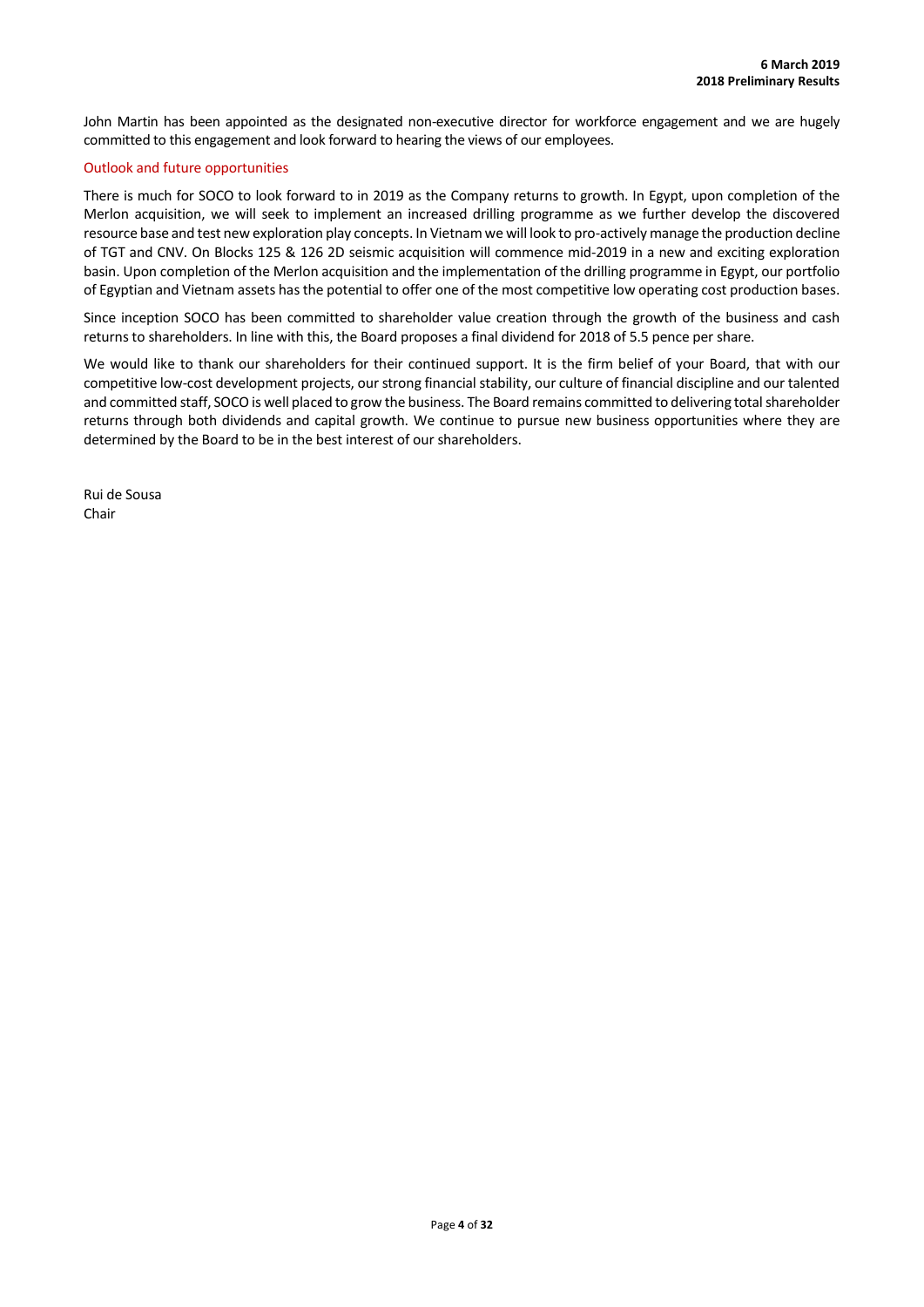# Chief Executive Officer's statement

A key step forward for SOCO this year was the proposed acquisition of Merlon Petroleum El Fayum Company, which has low-cost oil production assets in the prolific Western Desert region of Egypt, close to local energy infrastructure. The consideration will be satisfied through the payment of approximately US\$136 million in cash and the issue of c.66 million new SOCO shares. The acquisition will add proven and probable (2P) reserves of 24 million barrels and contingent (2C) resources of 37 million barrels. In addition to providing a high quality oil concession with significant development upside and exploration optionality, Merlon creates a new hub for our business in Egypt. We plan to utilise this platform to support further growth not only in Egypt but also the wider Middle East and North Africa region, both organically and through additional mergers and acquisitions. We have a high regard for the business that Merlon has established in Egypt and look forward to working with our new colleagues.

SOCO's balance sheet remained strong throughout 2018 and the Company had solid cash flows and low cash operating costs. In September we announced that we had put in place a new RBL facility and we were pleased to have received such strong interest in the bank market and firm support from our new lenders. The facility provides balance sheet efficiency and financial flexibility.

The Group finished the year with cash balances of \$240.1m, which includes the \$100m drawn down from the RBL, after fully funding its operating and capital expenditure programmes and returning \$23.3m to shareholders through a 5.25 pence per share dividend. Revenues were \$175.1m. The average realised oil price per barrel achieved for the same period was approximately \$74/bbl, representing a premium of over \$3/bbl to Brent.

Operations in Vietnam were not without challenges in 2018 and production was affected by the late arrival of a drilling rig and equipment, operational issues and further weather related rig delays. In addition, gas compressor inefficiencies and the third-party production through the FPSO also had an impact on TGT's 2018 production performance. Actions are being taken to help mitigate the impact of these issues and delays, including acceleration of key workovers, upgrade of the gas compressors and optimised management of the third party FPSO throughput. Group production was 7,274 boepd (2017: 8,276 boepd) net to SOCO's working interest. Group 2018 year-end Vietnam commercial (2P) reserves are 23.0 mmboe (2017: 28.1 mmboe). TGT and CNV reserves were re-evaluated in February 2019 and revised following 2018 production from 25.4 mmboe to 23.0 mmboe. TGT reserves were revised downwards due to operational delays causing recovery of some production volumes to slip beyond the licence expiry date. CNV reserves were revised upwards following successful execution of the 2018 work programme, the impact of which had not been reflected in year end 2017 reported volumes. Production guidance for 2019 remains at 6,500-7,500 boepd.

Significant cost savings for the TGT field were secured in 2018, through the extension of two key operational contracts; the Bare Boat Charter for the FPSO Armada TGT 1, which applies to the period 27 August 2018 to 14 November 2024, and the revised FPSO Operations and Maintenance Agreement. Overall, these two contract extensions have resulted in significant operating cost savings of over US\$40 million (gross and pre-tax) over the extension period relative to extension of the original contract with no changes.

In line with our strategy to optimise the SOCO portfolio, and our announced plans to exit from our West African positions, SOCO completed the sale of its former interests in Congo (Brazzaville) and in the Cabinda North Block, Angola in 2018. The combination of existing cash, the new credit facility and the cash flow from our producing assets in Vietnam ensures that we are funded to take advantage of acquisition opportunities in line with our strategy of creating a full-cycle exploration and production company with a diversified portfolio.

During 2018, SOCO's focus has been to further strengthen the business through growth opportunities and to build scale, all the while underpinned by our relentlessfocus on financial discipline and shareholder return. These strong foundations have been built as a result of a great deal of hard work and I would like to thank all our staff for their effort and contribution to our achievements this year.

Upon completion, the Merlon acquisition will mark a significant turning point for SOCO, doubling its production and opening up a whole new region of potential future opportunities. We look to deliver on increased production in Egypt and on our exploration plans in both Egypt and Vietnam. Activity in 2019 is expected to include implementing an increased drilling programme in Egypt as we further develop the discovered resource base and test new exploration play concepts. Our portfolio of Egyptian and Vietnam assets has the potential to offer one of the most competitive low operating cost production bases. In Vietnam we will look to pro-actively manage the production decline of TGT and CNV. On Blocks 125 & 126 2D seismic acquisition will commence mid 2019 in a new and exciting exploration basin.

We aim to build a business fostering and developing good relationships with host countries so that we are partner of choice. Safety will always be of the highest priority within the business and, just as SOCO's Joint Operations have achieved an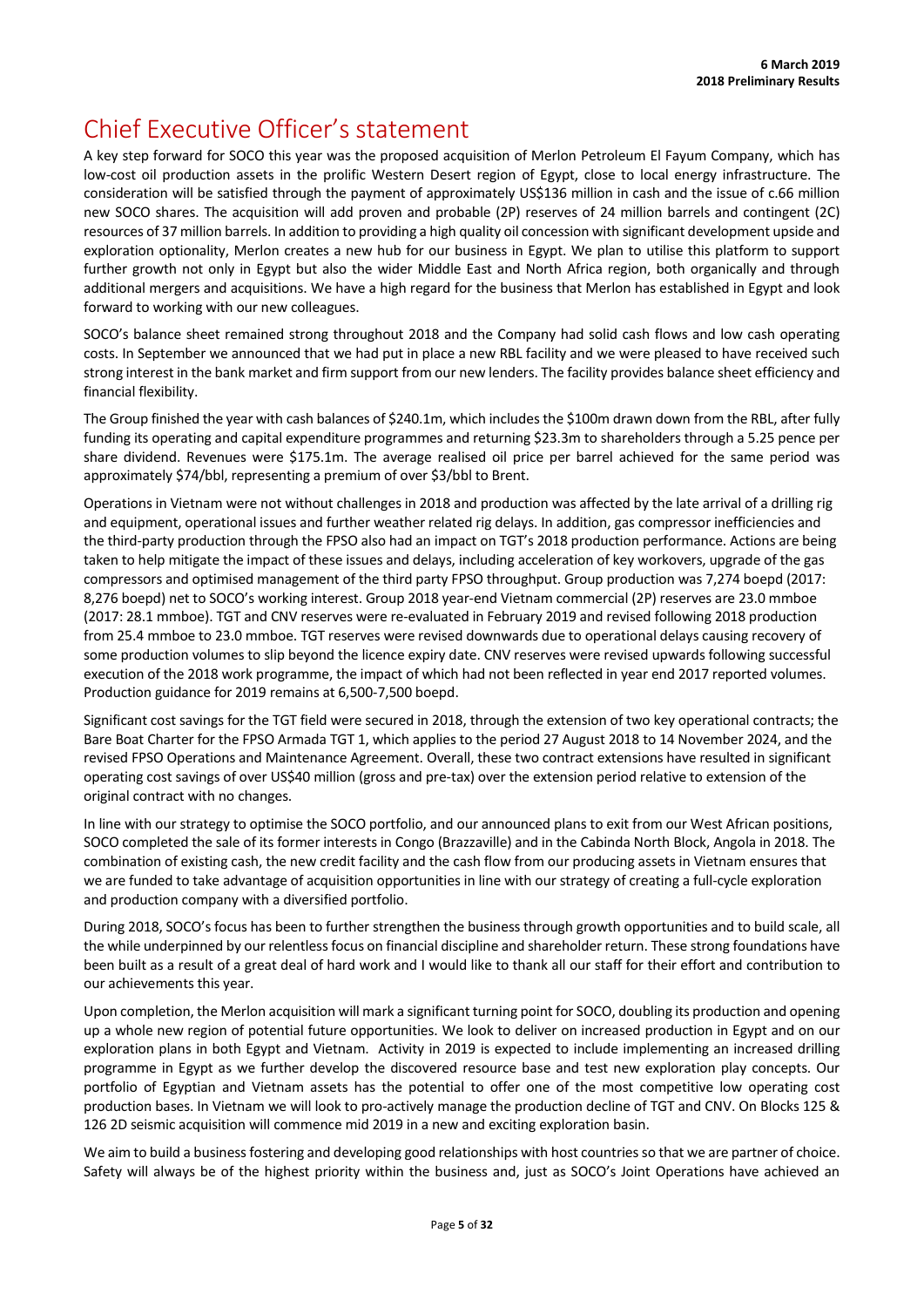outstanding record of safety in Vietnam, we will work to continue this success in Egypt. Our goal is to have a responsible and positive presence in the regions in which we operate, resulting in value for the host countries, local communities, employees, contractors and shareholders.

SOCO has always been committed to capital discipline and differentiates itself amongst its peers by having a consistently strong and efficient balance sheet, a portfolio of assets with a competitive low operating cost, steady cash flows, recurring cash dividends and a highly experienced management team with a demonstrable track record of creating and delivering value to shareholders. This year has sown the seeds of an important return to growth for the business and I am confident in the outlook for the Company.

Ed Story President and Chief Executive Officer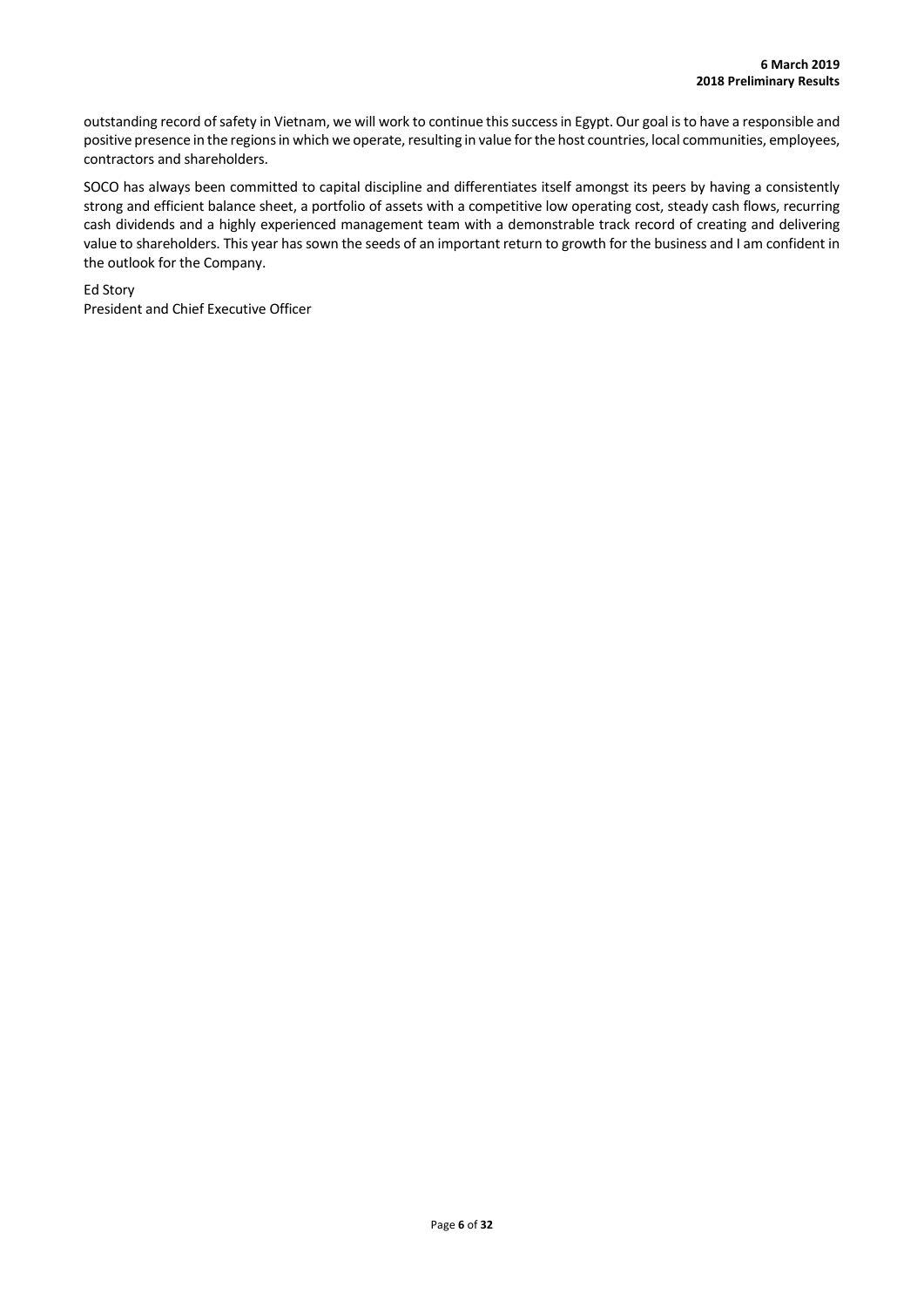# REVIEW OF OPERATIONS

# **VIFTNAM**

Blocks 16-1 and 9-2, which contain the TGT and CNV fields respectively, are located in shallow water in the hydrocarbonrich Cuu Long Basin, near the Bach Ho field, the largest in the region with production already in excess of one billion barrels of oil equivalent. The Blocks are operated through non-profit Joint Operating companies in which each partner holds an interest equivalent to its share in the respective Petroleum Contract. The Group holds a 30.5% working interest in Block 16-1 and a 25% working interest in Block 9-2 and its partners in both blocks are PetroVietnam Exploration and Production, a subsidiary of the national oil company of Vietnam and PTTEP, the national oil company of Thailand.

### **Vietnam Production**

Production in 2018 from the TGT and CNV fields net to the Group's working interest average was 7,274 boepd (2017: 8,276 boepd). This is in line with the production guidance of 7,000 to 7,400 boepd given on 20 September 2018. TGT 2018 production averaged 18,857 boepd gross and 5,686 boepd net to SOCO (2017: 22,300 boepd gross and 6,724 boepd net). CNV production averaged 6,352 boepd gross and 1,588 boepd net to SOCO (2017: 6,206 boepd gross and 1,552 boepd net).

The Group's Vietnam production guidance for 2019 remains 6,500-7,500 boepd. Actual production at the higher end of this range will depend on several operational factors, including the timing of the drilling, completion and hook-up of the two firm TGT wells in the approved 2019 work programme.

| Production by field     | FY 2018 | FY 2017 |
|-------------------------|---------|---------|
| <b>TGT Production</b>   | 5,686   | 6,724   |
| Oil                     | 5,346   | 6,299   |
| Gas <sup>1</sup>        | 340     | 425     |
| <b>CNV Production</b>   | 1,588   | 1,552   |
| Oil                     | 1,052   | 1,037   |
| Gas <sup>1</sup>        | 536     | 515     |
| <b>Total Production</b> | 7,274   | 8,276   |
| Oil                     | 6,398   | 7,336   |
| Gas <sup>1</sup>        | 876     | 940     |

The average realised crude oil price for 2018 was approximately \$74 per bbl, a premium to Brent of over \$3 per bbl.

### Figures in boepd

1 Assumes oil equivalent conversion factor of 6,000 standard cubic feet per barrel of oil equivalent*.*

# Vietnam Development and Operations

# Block 9-2 - CNV Field (25% interest; operated by HVJOC)

CNV production averaged 6,352 boepd gross and 1,588 boepd net to SOCO's working interest in 2018 (2017: 6,206 boepd gross and 1,552 boepd, respectively).

The CNV field is located in the western part of Block 9-2, offshore southern Vietnam and is operated by the HVJOC. In contrast to the geology of TGT, the CNV field reservoir is fractured granitic Basement which produces a volatile oil with a high gas to oil ratio. Exploitation is dependent on the fracture interconnectivity to deplete the reservoir efficiently. Accordingly, traditional reservoir properties and STOIIP calculations are not straightforward but, managed properly, the fractured Basement reservoir declines at a much slower rate than commonly seen in clastic reservoirs. Hydrocarbons produced from CNV are transported via subsea pipeline to the BHCPP, where wet gas is separated from oil and transported via pipeline to an onshore gas facility for further distribution. The crude oil is stored on a floating, storage and offloading vessel prior to sale, realising a premium to Brent.

### **Production wells**

The Japan Drilling Company Hakuryu-II jack-up rig drilled drilling the CNV-5PST3 side-track well, finishing in mid-October. As a result of mechanical and operational difficulties completion of the well took longer than anticipated and consequently the excessive volume of sea-water losses in the fractured reservoir were beyond the original coiled tubing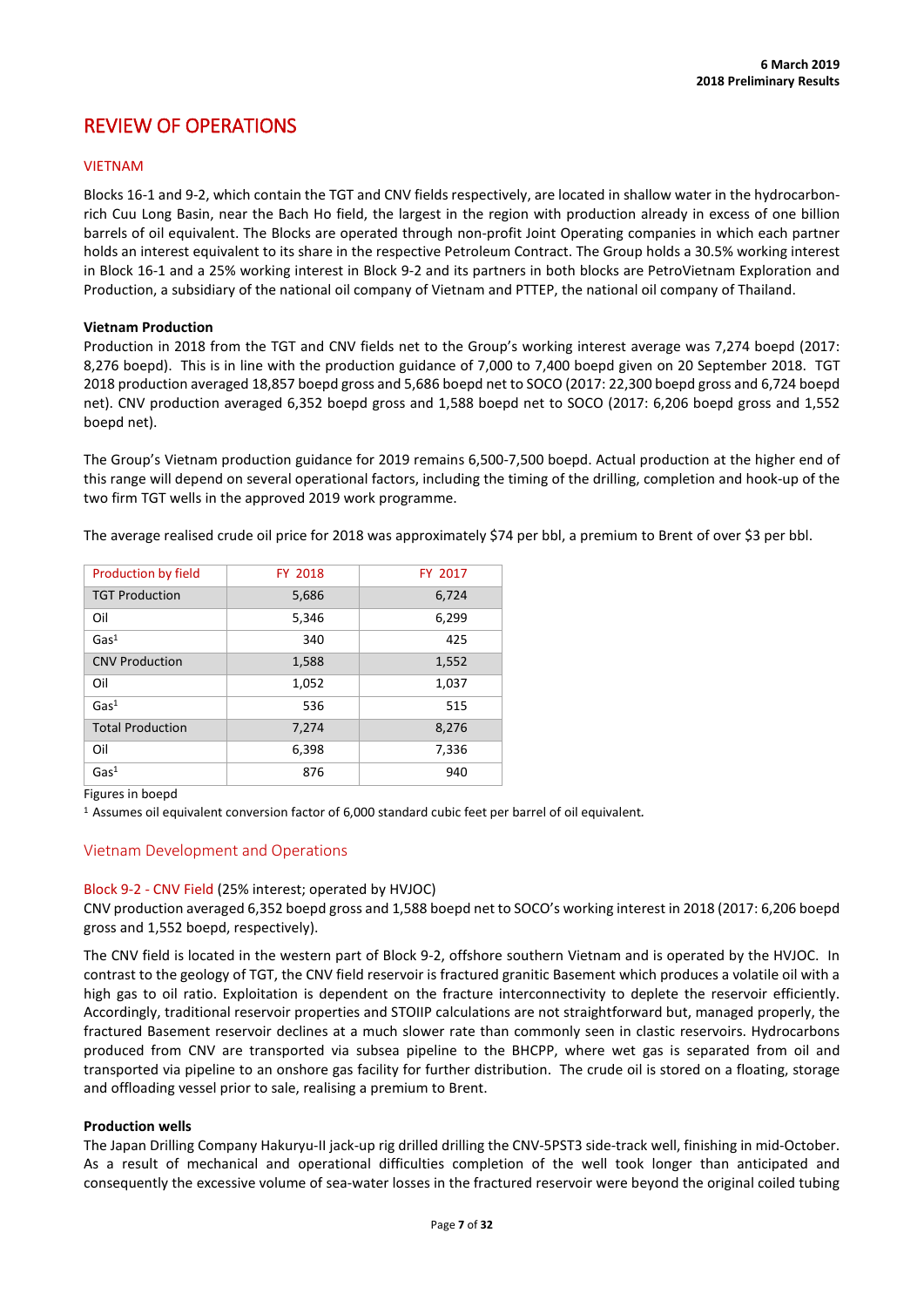nitrogen lift specification. The water injection pipeline was subsequently converted to transport gas and lift operations commenced. Operations are now running normally with CNV-5PST3 and, although flowing naturally, the well continues to clean-up and oil flow may further improve as the well stabilises. Following the well completion, the rig was moved to the TGT H5-WHP.

### Block 16-1 - TGT Field (30.5% interest; operated by HLJOC)

TGT production averaged 18,857 boepd gross and 5,686 boepd net to SOCO's working interest in 2018 (2017: 22,300 boepd gross and 6,724 boepd net, respectively).

The TGT field is located in the north eastern part of Block 16-1, offshore southern Vietnam and is operated by the HLJOC. The Block 16-1 petroleum contract was originally signed in December 1999, with the first commercial discovery made in 2005. TGT is a simple structure, with a series of stacked producing intervals, extending over 16km and with hydrocarbons located in at least five major fault blocks. The producing reservoirs comprise a complex series of over 80 clastic reservoir intervals of Miocene and Oligocene age. Each interval requires individual reservoir management to optimise field recovery. The TGT field continues to be a rewarding investment for SOCO, with its attractive fiscal terms, low operating costs and an oil quality which realises a premium to Brent.

The first platform, H1-WHP, came on stream in August 2011, followed by the H4-WHP in July 2012 and the H5-WHP in August 2015. Crude oil from TGT is transported via subsea pipeline to the FPSO, where it is processed, stored and exported by tankers to regional oil refineries. Gas produced from the field is exported by pipeline to the nearby Bach Ho facilities for processing and onward transportation to shore by pipeline to supply the Vietnamese domestic market.

### **Production wells**

The PetroVietnam Drilling rig, PVD-1, successfully completed TGT-16AP and the rig was released in 3Q 2018.

The Hakuryu-II jack-up rig arrived at the H5-WHP on 19 October 2018 and successfully drilled the TGT-14XST3 well. This well was a re-drill of the reservoir section of the H5 South prospect, to the south of the main H5 area. The well operations were completed on 2 December 2018 and the rig was moved to the TGT-31P location.

The TGT-31P well was drilled through the main reservoir sections to total target depth on 16 January 2019 targeting the deeper high temperature, high pressure section below the main producing horizons at the H5-WHP. The deep section encountered hydrocarbons in the D1 and E Oligocene targets. A single DST was conducted and oil flowed to surface under controlled conditions. Evaluation of this data to appraise the possible additional potential in the equivalent deeper sections of the wider TGT area is ongoing to establish if this new high pressure, high temperature play continues in the up-dip TGT fault blocks to the north.

# **FPSO Contract**

Significant cost savings for the TGT field were secured in 2018, through the extension of two key operational contracts; the Bare Boat Charter for the FPSO Armada TGT 1, which applies to the period 27 August 2018 to 14 November 2024, and the revised FPSO Operations and Maintenance Agreement. Overall, these two contract extensions have resulted in significant operating cost savings of over \$40m (gross and pre-tax) over the contracts' extension period relative to extension of the original contract with no changes.

# **TGT Compressors and FPSO Tie-in Agreement (TIA)**

As announced on 14 February 2019, tests to evaluate solutions for inefficiencies in the gas compressors have confirmed that the gas from a third party well was the main cause of the gas compressors suffering unplanned outages and delivering lower gas lift, which impacted on TGT oil production. Production from the third-party well is currently being managed to reduce the gas flare and the effect on TGT production. Upgrade work to the compressors is scheduled to begin Q4 2019.

The existing TIA for the FPSO between the HLJOC and the third-party, the Thang Long Joint Operating Company (TLJOC), expired on 30 August 2018, and an interim agreement has been put in place while new terms for the third-party production are being negotiated. The interim agreement between the HLJOC and the TLJOC includes a cost sharing mechanism that has resulted in a reduction in operating costs to the HLJOC.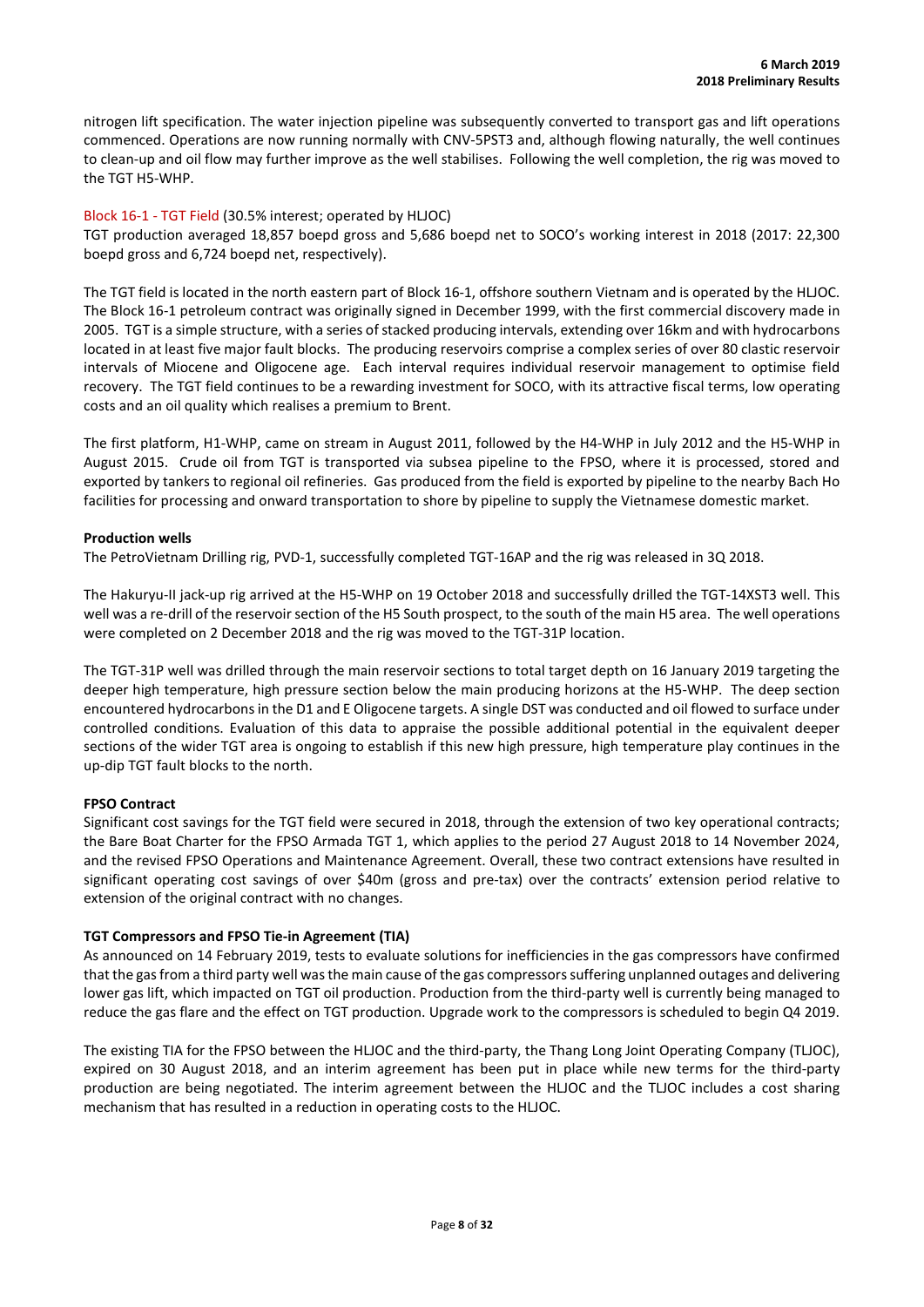### **2019 Work Programme**

On TGT, the 2019 work programme and budget was formally approved by the HLJOC on 22 January 2019. The programme includes two firm and two contingent in-field wells, 18 well interventions and the upgrade of the gas compressors. Due to likely timing of the rig tendering process, the HLJOC anticipates that the wells in the approved 2019 TGT work programme will not be drilled before late 2019.

#### VIETNAM EXPLORATION

### **Blocks 125 & 126** (70% interest, SOCO-operated)

Exploration Blocks 125 & 126 are in moderate to deep waters in the Phu Khanh Basin, north of the Cuu Long Basin, and multiple structural and stratigraphic plays are interpreted on the available 2D seismic data. There is good potential for source, expulsion and migration of oil in the basin with numerous reservoir and seal intervals likely.

Acquisition of new 2D seismic acquisition is targeted to commence mid-year 2019.

#### GROUP DIVESTMENTS

**Marine XI Block, offshore Congo (Brazzaville)** (40.39% working interest, SOCO-operated) **and Cabinda North Block, onshore Angola** (22% working interest, non-operated)

SOCO divested the Group's former interests in Congo (Brazzaville) on 25 June 2018 and the Company's former interests in the Cabinda North Block, Angola on 5 October 2018.

#### GROUP RESERVES AND CONTINGENT RESOURCES

In accordance with the requirements of its new Reserve Base Lending Facility announced on 17 September 2018, SOCO commissioned an independent audit of gross (100% field) reserves for TGT and CNV, as of 31 December 2018, by RISC Advisory Pty Ltd ("RISC"). The numbers in the table below are SOCO's revisions to Vietnam reserves, based on SOCO's unitised working interest of the gross reserves. The gross reserves have been independently agreed by RISC.

|                               | <b>TGT</b>     | <b>CNV</b>     | <b>Total Vietnam</b>      |
|-------------------------------|----------------|----------------|---------------------------|
|                               | 2P (mmboe) $1$ | 2P (mmboe) $1$ | $2P$ (mmboe) <sup>1</sup> |
|                               |                |                |                           |
| Opening Balance 1.1.18        | 23.1           | 5.0            | 28.1                      |
| 2018 Production               | (2.1)          | (0.6)          | (2.7)                     |
|                               |                |                |                           |
| <b>Total after Production</b> | 21.0           | 4.4            | 25.4                      |
|                               |                |                |                           |
| Revision                      | (4.8)          | 2.4            | (2.4)                     |
|                               |                |                |                           |
| Closing Reserves 31.12.18     | 16.2           | 6.8            | 23.0                      |

#### Table: TGT & CNV reserves net to SOCO

1 Assumes oil equivalent conversion factor of 6,000 standard cubic feet per barrel of oil equivalent.

On TGT, reserves were revised downwards due to operational delays causing recovery of some production volumes to slip beyond the licence expiry date.

On CNV, the reported reserves position at 31 December 2017 did not include the potential impact of the 2018 work programme, as this had not yet been approved by the Hoan Vu Joint Operating Company. The execution of the 2018 work programme, although delayed, has resulted in successful production performance which has now been taken into account, resulting in an improvement in the field's reserves.

SOCO's acquisition of Merlon Petroleum El Fayum Company, anticipated to complete in H1 2019, is expected to add 24 mmbbl 2P reserves as at 30 June 2018, consistent with LR Senergy's CPR included in the Circular for the transaction.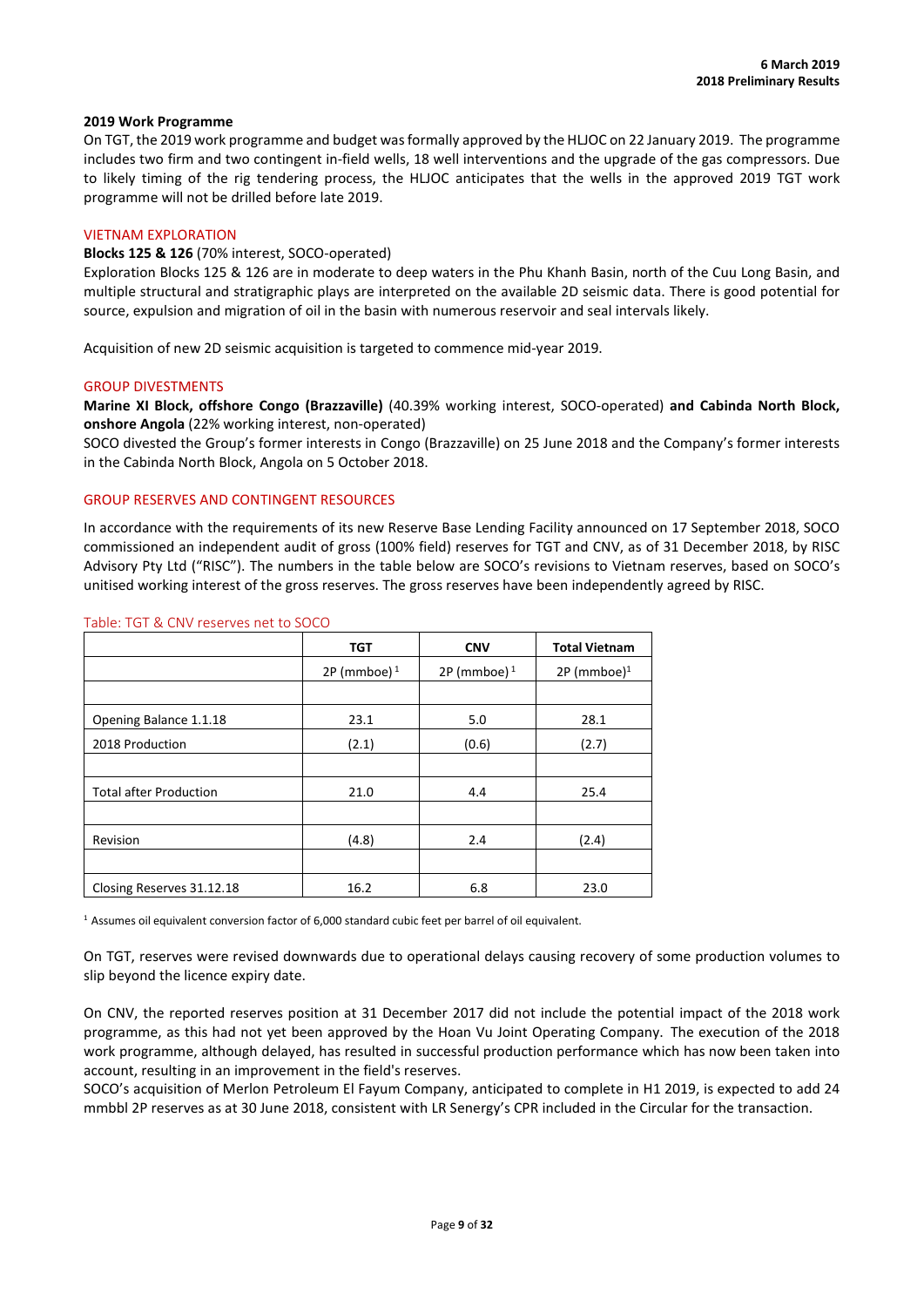| SOCO Working Interest Reserves and Resources          |                |         |         |  |  |  |  |
|-------------------------------------------------------|----------------|---------|---------|--|--|--|--|
| TGT Field at 31 December 2018 (mmboe)                 |                |         |         |  |  |  |  |
| 2P<br>3P<br>Reserves <sup>1</sup><br>1P               |                |         |         |  |  |  |  |
| Oil                                                   | 11.6           | 15.3    | 19.5    |  |  |  |  |
| Gas <sup>1</sup>                                      | 0.5            | 0.9     | 1.4     |  |  |  |  |
| Total                                                 | 12.1           | 16.2    | 20.9    |  |  |  |  |
| <b>Contingent Resources</b>                           | 1 <sup>C</sup> | 2C      | 3C      |  |  |  |  |
| Oil                                                   | 5.3            | 11.5    | 18.1    |  |  |  |  |
| Gas <sup>1</sup>                                      | 0.2            | 0.7     | 1.2     |  |  |  |  |
| Total                                                 | 5.5            | 12.2    | 19.3    |  |  |  |  |
| Sum of Reserves and Contingent Resources <sup>2</sup> | 1P & 1C        | 2P & 2C | 3P & 3C |  |  |  |  |
| Oil                                                   | 16.9           | 26.8    | 37.6    |  |  |  |  |
| Gas <sup>1</sup>                                      | 0.7            | 1.6     | 2.6     |  |  |  |  |
| Total                                                 | 17.6           | 28.4    | 40.2    |  |  |  |  |
|                                                       |                |         |         |  |  |  |  |

<sup>1</sup> Assumes oil equivalent conversion factor of 6,000 standard cubic feet per barrel of oil equivalent.

<sup>2</sup> The summation of Reserves and Contingent Resources has been prepared by the Company

| SOCO Working Interest Reserves and Contingent Resources |                |         |               |  |  |  |
|---------------------------------------------------------|----------------|---------|---------------|--|--|--|
| CNV Field at 31 December 2018 (mmboe)                   |                |         |               |  |  |  |
| 2P<br>3P<br>1P<br>Reserves                              |                |         |               |  |  |  |
| Oil                                                     | 3.3            | 4.5     | 5.8           |  |  |  |
| Gas <sup>1</sup>                                        | 1.6            | 2.3     | 2.9           |  |  |  |
| Total                                                   | 4.9            | 6.8     | 8.7           |  |  |  |
| <b>Contingent Resources</b>                             | 1 <sup>C</sup> | 2C      | 3C            |  |  |  |
| Oil                                                     | 1.1            | 2.8     | 4.5           |  |  |  |
| Gas <sup>1</sup>                                        | 0.6            | 1.4     | $2.2^{\circ}$ |  |  |  |
| Total                                                   | 1.7            | 4.2     | 6.7           |  |  |  |
| Sum of Reserves and Contingent Resources <sup>2</sup>   | 1P & 1C        | 2P & 2C | 3P & 3C       |  |  |  |
| Oil                                                     | 4.4            | 7.3     | 10.3          |  |  |  |
| Gas <sup>1</sup>                                        | 2.2            | 3.7     | 5.1           |  |  |  |
| Total                                                   | 6.6            | 11.0    | 15.4          |  |  |  |

<sup>1</sup> Assumes oil equivalent conversion factor of 6,000 standard cubic feet per barrel of oil equivalent. <sup>2</sup> The summation of Reserves and Contingent Resources has been prepared by the Company.

### NEW BUSINESS

The period saw SOCO enter into the proposed acquisition of Merlon Energy. This marked a significant turning point for the Group, providing a high quality, oil concession with significant development upside and exploration optionality. The acquisition will create a new hub for SOCO in Egypt, which the Group will utilise to support further growth not only in Egypt but also the wider MENA region, both organically and through additional M&A.

The SOCO team has a track record of delivering shareholder value through asset acquisition and monetisation, delivering large scale developments, and returning capital to shareholders. We evaluate M&A opportunities by reference to our strategic, financial and operational criteria and only pursue transactions if they are determined by the Board to be in the best interest of shareholders. The Board continues to evaluate a number of opportunities in accordance with these criteria.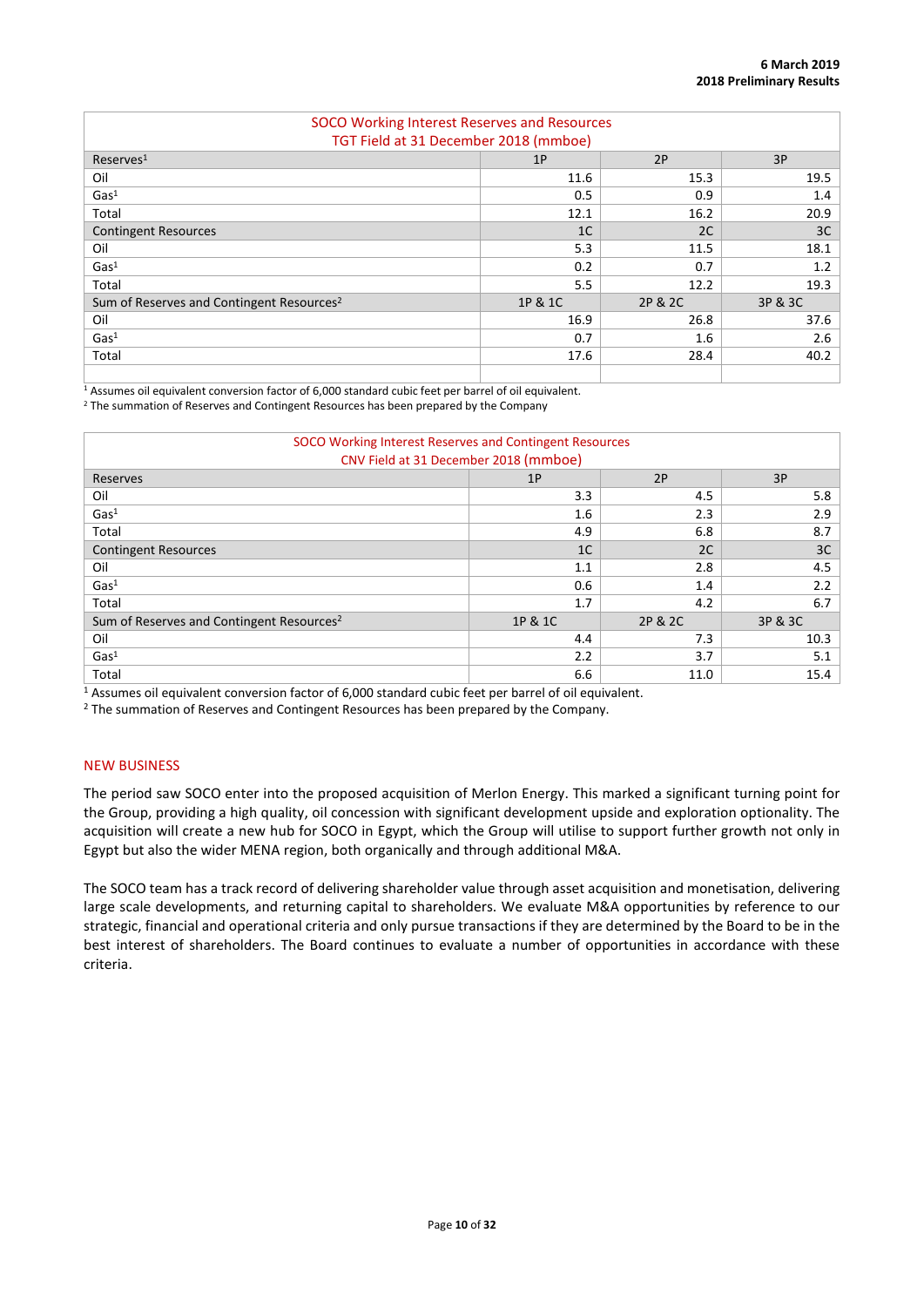# FINANCIAL REVIEW

# FINANCE STRATEGY

Our finance strategy underpins the Group's business model and goes hand in hand with our commitment to building shareholder value through capital growth and dividends.

The finance strategy is founded on three core areas– capital discipline, capital allocation and capital return.

During 2018, we generated operating cash flow from continuing operations of \$55.9m (2017: \$45.0m). In addition, we entered into an RBL facility. The facility has been arranged and underwritten by BNP Paribas, Crédit Agricole Corporate and Investment Bank and Standard Chartered Bank. The RBL has \$125m secured over the Vietnam assets, of which \$100m was drawn in December 2018 to part fund the cash consideration element of the proposed Merlon El Fayum acquisition. The RBL facility also includes an uncommitted accordion feature of a further \$125m, which can be activated by bringing new assets in to the borrowing base.

We have a low cost asset base and our operating cash flows plus the accordion feature of the RBL facility provide us with the financial flexibility and capacity to support the right projects and growth opportunities.

### OPERATING PERFORMANCE

The Group continued to deliver robust revenue of \$175.1m representing a 12% increase over the prior year (2017: \$156.2m). The increase year on year is the result of the higher average realised crude oil price of \$74.34/bbl (2017: \$56.43/bbl), a \$3/bbl premium to Brent, offset by the decline in production levels from 8,276 boepd to 7,274 boepd.

Cash operating costs decreased to \$36.2m (2017: \$41.5m), mainly as result of the improved terms of the extended FPSO and bareboat charter contracts. DD&A reduced to \$51.8m (2017: \$56.5m), largely as a function of the number of barrels produced.

| Cash Operating Cost per Barrel*          | 2018<br>\$m | 2017<br>\$m |
|------------------------------------------|-------------|-------------|
| Cost of sales                            | 104.6       | 115.0       |
| Less:                                    |             |             |
| Depreciation, depletion and amortisation | (51.8)      | (56.5)      |
| Production based taxes                   | (15.1)      | (13.6)      |
| Inventories                              | (0.1)       | (1.5)       |
| Other cost of sales                      | (1.4)       | (1.9)       |
| Cash operating costs                     | 36.2        | 41.5        |
| Production (boepd)                       | 7,274       | 8,276       |
| Cash operating cost per boe $(\xi)$      | 13.63       | 13.73       |
| DD&A per barrel*                         | 2018        | 2017        |
|                                          | \$m         | \$m         |
| Depreciation, depletion and amortisation | 51.8        | 56.5        |
| Production (boepd)                       | 7,274       | 8,276       |
| DD&A per boe $(\xi)$                     | 19.51       | 18.72       |

\*See Non-IFRS measures in page 27

Administrative expenses for the year totalled \$28.4m (2017: \$18.3m) and including \$12.0m (2017: \$4.7m) on new venture third party costs, reflecting the renewed effort on portfolio rationalisation and capturing new business.

During 2019, the underlying staff cost will reduce following an internal restructuring and streamlining of the Head Office function.

Operating profit from continuing operations, for the year, was \$79.9m (2017: \$22.9m), which included \$37.8m reversal of the impairment charge in CNV.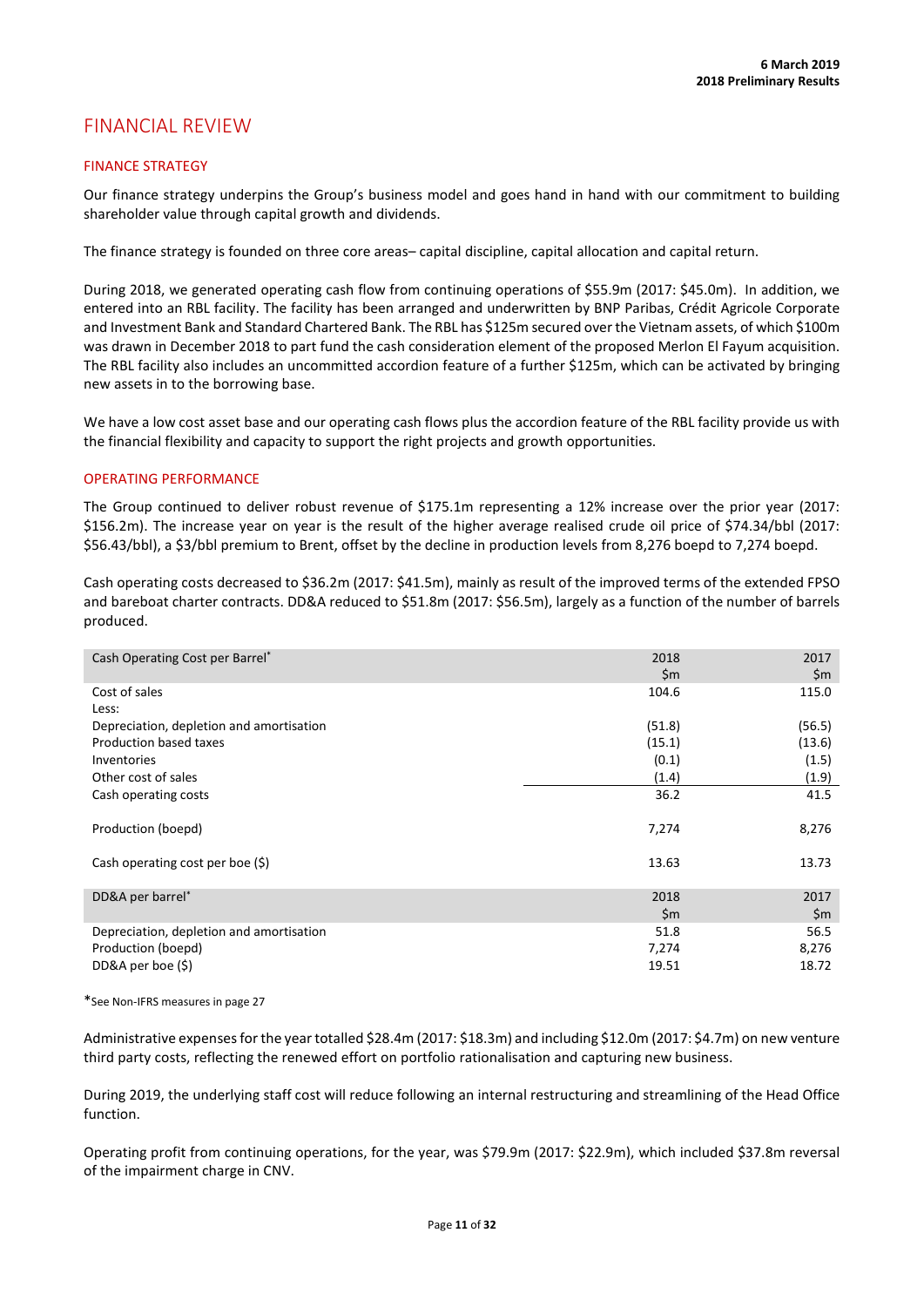### Taxation

The tax expense for the year increased to \$56.0m (2017: \$27.7m) in line with profit and the impact of the reversal of the impairment charge (\$13.9m). The Group's effective tax rate approximates to the statutory tax rate in Vietnam of 50%, after adjusting for non-deductible expenditure.

### Profit post tax

Profit post tax for the period from continuing operations was \$24.1m (2017: loss \$5m). Following our sale of the interests in Congo (Brazzaville) and Angola, results from these assets have been classified as discontinued operations for all periods shown, with a resulting post-tax profit from discontinued operations of \$3.6m (2017: loss \$152.3m). This profit reflects the \$5.0m of proceeds from the sale of Angola, which had a \$nil carrying value following the impairment of the Exploration asset in prior years, offset by costs of exit from both these positions.

# CASH FLOW

Net cash flow from operations in Vietnam amounted to \$55.9m (2017: \$45.0m).

Net operating cash flow for the year (before working capital movements) was \$96.7m (2017: \$81.7m). Capital expenditure on continuing operations for the year was \$22.4m (2017: \$25.2m). This reduction year on year is in part due to deferral of acquisition of seismic data on Blocks 125 & 126 and delay of the TGT drilling programme into 2019.

Net cash flows from investing activities included a cash outflow from the disposal of a subsidiary Congo (Brazzaville) of \$4.5m, to match the transfer of accrued liabilities, offset by a cash inflow for the sale of the Angolan assets of \$5m.

A final dividend for the year of \$23.3m (2017: \$21.0m) was paid to shareholders in June 2018 following approval of a final dividend of 5.25p (2017: 5.00p) per share at the 2018 AGM.

### Tax strategy and total tax contribution

Tax is managed proactively and responsibly with the goal of ensuring that the Group is compliant in all countries in which it holds interests. Any tax planning undertaken is commercially driven and within the spirit as well as the letter of the law. This approach forms an integral part of SOCO's sustainable business model.

The Group's Code of Business Conduct & Ethics seeks to build open, cooperative and constructive relationships with tax authorities and governmental bodies in all territories in which it operates. The Group supports greater transparency in tax reporting to build and maintain stakeholder trust. We have a number of overseas subsidiaries, set up some time ago and the Group is now proactively planning to bring these into the UK tax net to ensure greater transparency and comparability. No additional taxes are expected to be due as a result of this exercise.

During 2018, the total payments to governments for the Group amounted to \$202.4m, of which \$196.5m or 97% was related to the Vietnam producing licence areas, of which \$133.0m (2017: \$117.8m) was for indirect taxes based on production entitlement. The breakdown of the other contributions, including payroll taxes and other taxes is contained within the additional information in the 2018 Annual Report & Accounts.

### BALANCE SHEET

The \$2.0m incurred on blocks 125 and 126 in Vietnam was booked to Intangible assets, which now stand at \$5.8m (2017: \$3.8m).

The movements in the Property, Plant and Equipment asset class are shown below:

|                        | 2018<br>\$m |
|------------------------|-------------|
| As at 1 Jan 2018       | 505.9       |
| Capital spend          | 15.5        |
| DD&A                   | (52.0)      |
| Reversal of impairment | 37.8        |
| As at 31 Dec 2018      | 507.2       |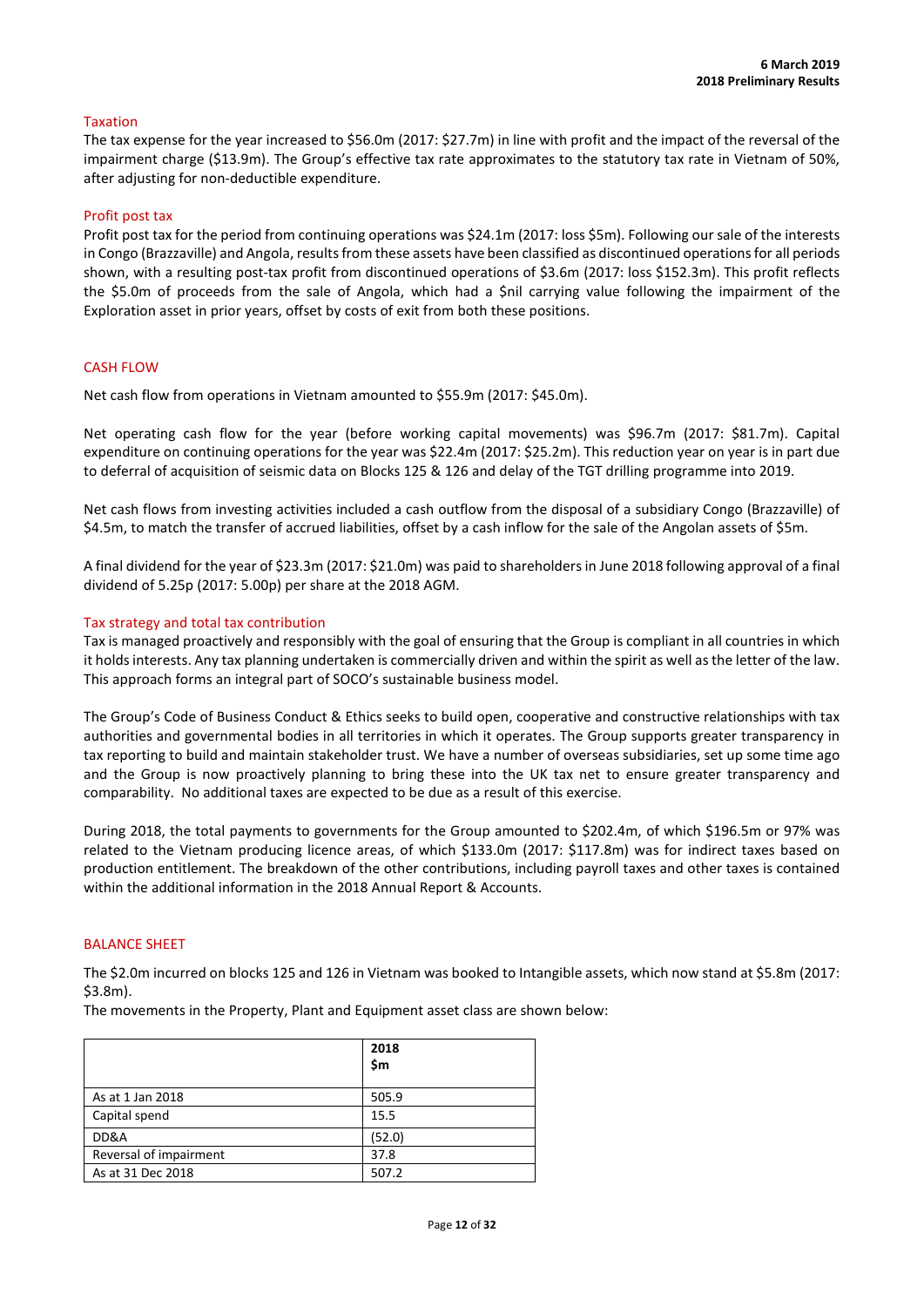In 2014 an impairment of the Group's CNV asset of \$60.5m and associated \$22.3m deferred tax was charged to the Income Statement. The 2018 upward revision in the 2P reserves of this asset has resulted in a reversal of the impairment of \$37.8m in the period and \$13.9m reversal of the tax asset.

Cash is set aside for abandonment on both TGT and CNV in the form of abandonment funds for each field. These abandonment funds are operated by PetroVietnam and, as the Group retains the legal rights to the funds pending commencement of abandonment operations, they are treated as other non-current assets in our financial statements.

Oil inventory was \$4.1m at 31 December 2018 (2017: \$4.2m). Trade and other receivables decreased to \$19.6m (2017: \$20.7m) largely due to the timing of crude oil cargos.

Cash and cash equivalents, including liquid investments, prior to the drawdown of \$100 m from the RBL facility, were steady at \$140.1m. (2017: \$137.7m). The drawdown is included in the balance sheet as cash. There were no liquid investments at 31 December 2018 (2017: \$25.3m) as these were moved to liquid investments of less than three months' maturity and so classified as Cash and cash equivalents.

Trade and other payables were almost flat at \$22.9m (2017: \$23.1m). Tax payable was \$5.2m (2017: \$6.8m)

Long term provisions comprise the Group's decommissioning obligations in Vietnam which has decreased from \$52.7m at 2017 year-end to \$51.7m at 2018 due to a decrease in the inflation rate used from 2.5% to 2%, offset by unwinding of the discount \$1.4m.

# OWN SHARES

The SOCO EBT holds ordinary shares of the Company for the purposes of satisfying long term incentive awards for senior management. During the year the EBT bought 1,139,861 shares at an average cost of £0.8712 per share. Following this acquisition, the EBT held 2,897,094 (2017: 2,114,596) shares as at 31 December 2018, representing 0.85% (2017: 0.64%) of the issued share capital.

In addition, as at 31 December 2018, the Company held 9,122,268 (2017: 9,122,268) treasury shares, representing 2.67% (2017: 2.67%) of the issued share capital.

# GOING CONCERN

SOCO regularly monitors its business activities, financial position, cash flows and liquidity. Scenarios and sensitivities are included in the forecasts, including changes in commodity prices and in production levels from the existing assets in Vietnam and the proposed acquisition of Merlon El Fayum, plus other factors which could affect the Group's future performance and position.

These forecasts show that the Group will have sufficient financial headroom for the 12 months from the date of approval of the 2018 Accounts. Based on this analysis, the directors have a reasonable expectation that that the Group has adequate resources to continue in operational existence for the foreseeable future. Therefore, they continue to use the going concern basis of accounting in preparing the annual Financial Statements.

### ANNUAL DIVIDEND AND COMPANY DISTRIBUTABLE RESERVES

SOCO remains committed to paying a dividend. During the year the Company paid a final dividend to shareholders in respect of the financial year ended 31 December 2017 of 5.25 pence per Ordinary Share (2017: 5 pence), at a cost to the company of \$23.3m (2017: \$21.0m).

The directors are recommending a final dividend of 5.5 pence per Ordinary Share, subject to approval at the AGM on 23 May 2019.

The distributable reserves of the parent company of the group amount to \$269.9m (2017: \$157.3m)

# FINANCIAL OUTLOOK

SOCO's financial strength is founded on our long term approach to managing capital.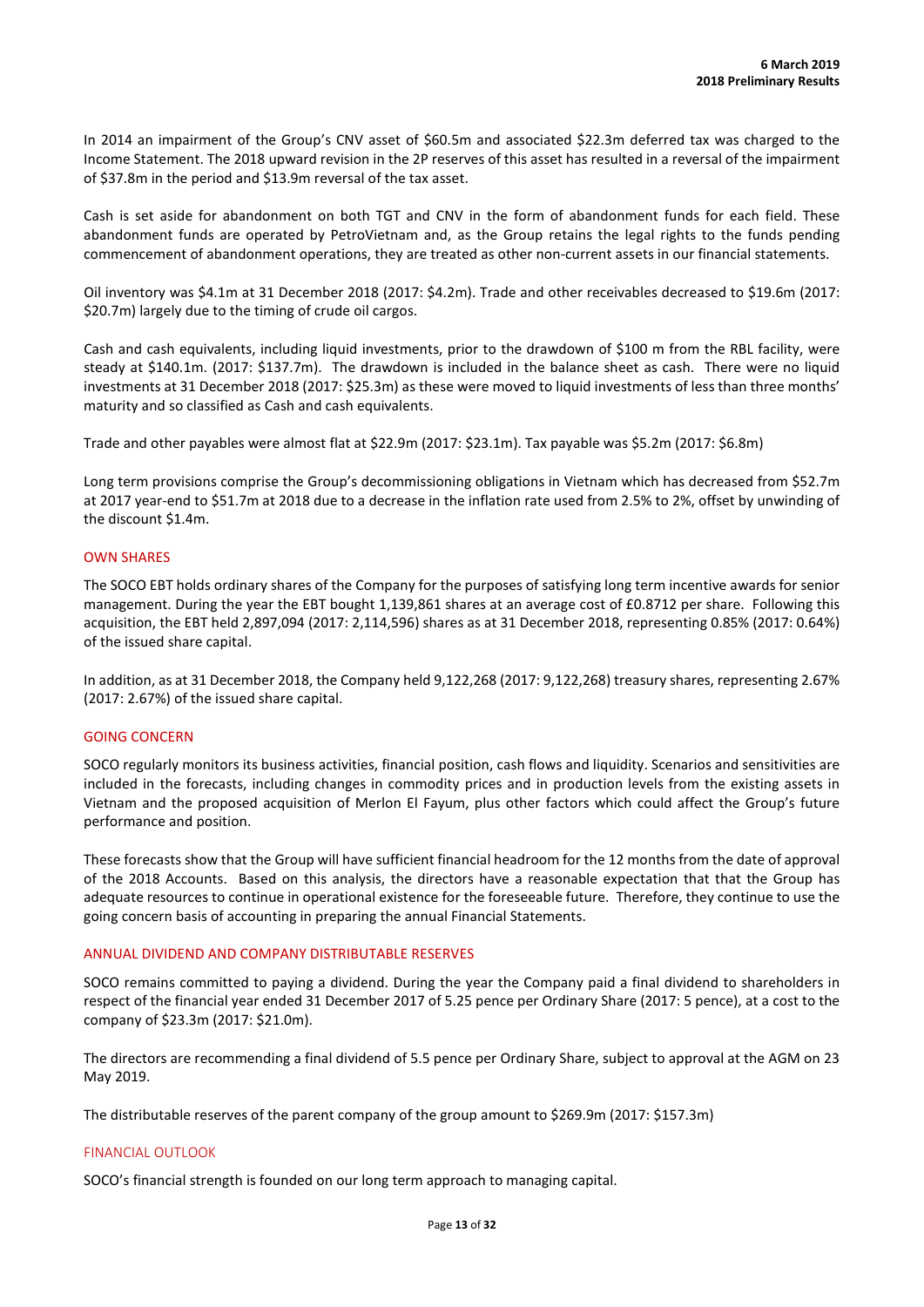Capital discipline focuses on controlling and managing costs. Capital investment and divestment decisions are taken to allocate capital where it will provide risk adjusted full cycle returns. It is this approach that has allowed us to return significant amounts of capital to shareholders. We have looked to add another strand to the story – capital growth – to underpin the sustainability of the dividends over the longer term. This year we have made a first significant step towards this with the Merlon El Fayum acquisition and we will continue to look for growth opportunities in 2019 and beyond.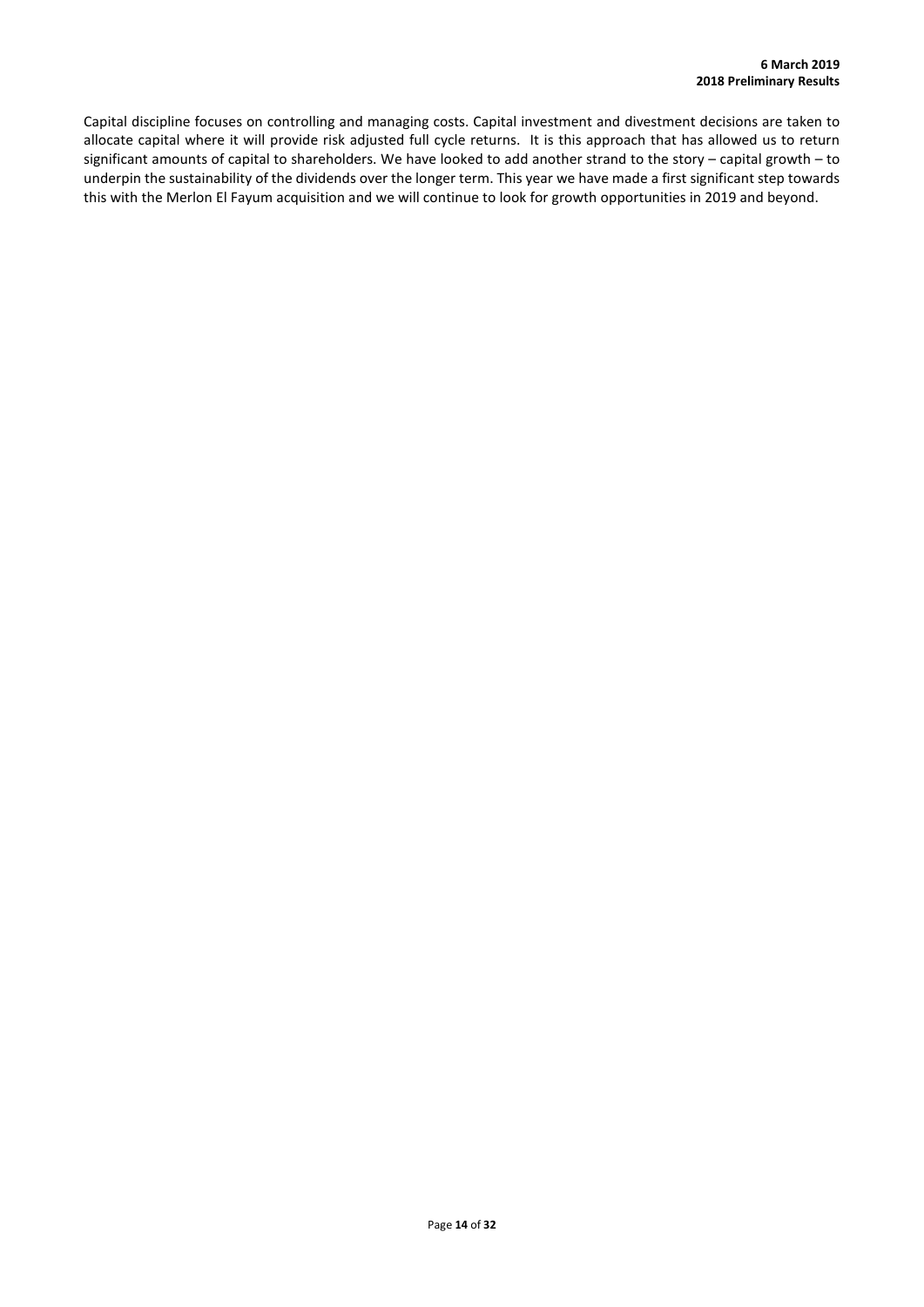# **INDEPENDENT AUDITOR'S REPORT TO THE SHAREHOLDERS OF SOCO INTERNATIONAL PLC ON THE PRELIMINARY ANNOUNCEMENT OF SOCO INTERNATIONAL PLC**

As the independent auditor of SOCO International plc we are required by UK Listing Rule LR 9.7A.1(2)R to agree to the publication of SOCO International plc's preliminary announcement statement of annual results for the year ended 31 December 2018.

The preliminary statement of annual results for the year ended 31 December 2018 includesthe preliminary results, chair's and chief executive officer's statement, review of operations, financial review, the consolidated income statement, the consolidated statement of comprehensive income, the group and parent company balance sheets, the group and parent company statements of changes in equity, the group and parent company cash flow statements, the related notes 1 to 12, non-IFRS measures and the glossary of terms. We are not required to agree to the publication of the preliminary results presentation.

The directors of SOCO International plc are responsible for the preparation, presentation and publication of the preliminary statement of annual results in accordance with the UK Listing Rules.

We are responsible for agreeing to the publication of the preliminary statement of annual results, having regard to the Financial Reporting Council's Bulletin "The Auditor's Association with Preliminary Announcements made in accordance with UK Listing Rules".

# **STATUS OF OUR AUDIT OF THE FINANCIAL STATEMENTS**

Our audit of the annual financial statements of SOCO International plc is complete and we signed our auditor's report on 5 March 2019. Our auditor's report is not modified and contains no emphasis of matter paragraph.

Our audit report on the full financial statements sets out the following key audit matters which had the greatest effect on our overall audit strategy; the allocation of resources in our audit; and directing the efforts of the engagement team, together with how our audit responded to those key audit matters and the key observations arising from our work:

**Impairment and impairment reversal of Producing Oil & Gas Assets**

| audit<br>Key<br>description | matter | The value of property, plant and equipment relating to the group's producing oil and gas assets<br>as at 31 December 2018 was \$506.9 million (2017: \$505.4 million). This is considered a key audit<br>matter due to the significant judgements and estimates involved in assessing whether any<br>impairment, or impairment reversal, has arisen at year-end, and in quantifying any such<br>impairments or reversals. Given the importance of producing assets to the group and the<br>judgemental nature of the inputs used in determining the recoverable amounts, we also<br>considered there to be a potential for fraud in this area. |
|-----------------------------|--------|------------------------------------------------------------------------------------------------------------------------------------------------------------------------------------------------------------------------------------------------------------------------------------------------------------------------------------------------------------------------------------------------------------------------------------------------------------------------------------------------------------------------------------------------------------------------------------------------------------------------------------------------|
|                             |        | Management reviewed both of its producing fields in Vietnam for indicators of impairment and<br>impairment reversal. As a result of the movements in reserves estimates, Management identified<br>an indicator of impairment for Te Giac Trang ('TGT') and an indicator of impairment reversal for<br>Ca Ngu Vang ('CNV'). Management has estimated the fair values less costs of disposal of each<br>field and compared these to the balance sheet carrying amount of each field on the balance<br>sheet.                                                                                                                                     |
|                             |        | For TGT the recoverable value was above of the carrying amount and as such Management<br>considered that no impairment was required. For CNV the recoverable amount was greater than<br>the carrying amount and taking into account the key driving factor being the uplift in reserves,<br>Management concluded it was appropriate for an impairment reversal of \$37.8 million to be<br>recognised. This impairment reversal represents the reversal in full of the prior impairment<br>recorded on the CNV field.                                                                                                                           |
|                             |        | Management's fair value estimates were based on key assumptions which for both fields<br>included:                                                                                                                                                                                                                                                                                                                                                                                                                                                                                                                                             |
|                             |        | oil and gas prices;<br>٠<br>reserves estimates and production profiles; and<br>٠<br>the discount rate adopted, which remains consistent with the prior year at 10% for both<br>٠<br>fields.                                                                                                                                                                                                                                                                                                                                                                                                                                                    |
|                             |        | In relation to reserves estimates Management has engaged a third party reservoir engineering<br>expert to provide an independent report on the group's reserves estimates using standard<br>industry reserve estimation methods and definitions for both the CNV and TGT fields. In addition,                                                                                                                                                                                                                                                                                                                                                  |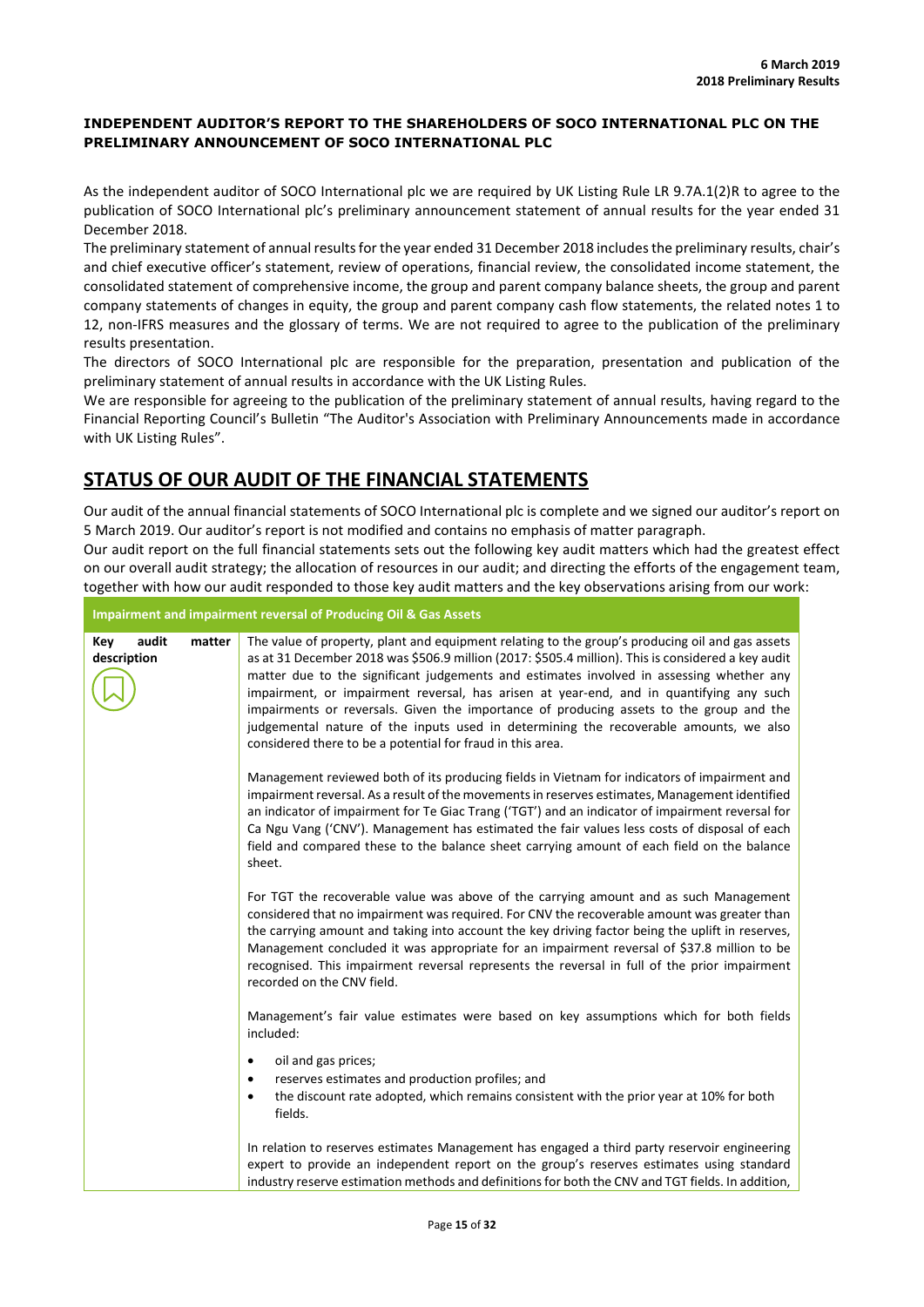|                                                                    | management has explained the scope of work of the third party expert and their findings in the<br>review of operations, as well as highlighting oil and gas reserves as a key source of estimation<br>uncertainty in note 4 to the financial statements.<br>The carrying value of property, plant and equipment is considered by management as a critical<br>accounting judgement and key source of estimation uncertainty.<br>Further details of the key assumptions used by management in their impairment evaluation are<br>provided in note 7 of the financial information.                                                                                                                                                                                                                                                                                                                                                                                                                                                                                                                                                                                                                                                                                                                                                                                                                                                                                                                                                                                                                                                                                                                                                                                                                                                                                                                              |
|--------------------------------------------------------------------|--------------------------------------------------------------------------------------------------------------------------------------------------------------------------------------------------------------------------------------------------------------------------------------------------------------------------------------------------------------------------------------------------------------------------------------------------------------------------------------------------------------------------------------------------------------------------------------------------------------------------------------------------------------------------------------------------------------------------------------------------------------------------------------------------------------------------------------------------------------------------------------------------------------------------------------------------------------------------------------------------------------------------------------------------------------------------------------------------------------------------------------------------------------------------------------------------------------------------------------------------------------------------------------------------------------------------------------------------------------------------------------------------------------------------------------------------------------------------------------------------------------------------------------------------------------------------------------------------------------------------------------------------------------------------------------------------------------------------------------------------------------------------------------------------------------------------------------------------------------------------------------------------------------|
| How the scope of our<br>audit responded to the<br>key audit matter | For both the TGT and CNV assessments, we performed the following procedures;<br>we understood the basis for management's conclusion as to the existence or otherwise of<br>$\bullet$<br>impairment and impairment reversal triggers for TGT and CNV;<br>we compared oil and gas price assumptions with third party forecasts and publicly<br>$\bullet$<br>available forward curves;<br>we understood the process used by management to derive their reserves estimates and<br>$\bullet$<br>how they provide information to, and interact with, the third party expert;<br>we reviewed the third party expert's report on SOCO's reserves estimates as summarised<br>$\bullet$<br>in the review of operations and checked that these estimates were used consistently<br>throughout the accounting calculations reflected in the financial statements<br>we communicated directly with the third party reserves experts to discuss and assess their<br>$\bullet$<br>scope of work, expertise and objectivity.<br>we used our internal valuation specialists to perform an independent recalculation of the<br>$\bullet$<br>discount rates used for both TGT and CNV;<br>we assessed management's other assumptions by reference to third party information,<br>$\bullet$<br>our knowledge of the group and industry and also budgeted and forecast performance;<br>we tested management's impairment calculations for mechanical accuracy;<br>$\bullet$<br>we completed a scenario analysis for TGT and CNV, through which we conducted<br>$\bullet$<br>sensitivities for a range of input assumptions, including oil price and discount rates, and<br>computed what we believed to be a reasonable range of recoverable amounts for CNV,<br>and then compared the carrying value of CNV against this range; and<br>we considered whether management's disclosures relating to impairment and associated<br>٠ |
| <b>Key observations</b>                                            | estimation uncertainty were adequate.<br>We are satisfied that following the identification of impairment indicators on TGT an impairment<br>test was appropriately performed and no impairment was required. .We note that the level of<br>available headroom on TGT is low (\$1 million) and have concluded that this is appropriately<br>disclosed in the sensitivity disclosures provided within note 7.<br>In relation to CNV, following the identification of impairment reversal indicators we were<br>satisfied that an impairment reversal test was appropriately performed resulting in an<br>impairment reversal of \$37.8 million.<br>Our work noted that assumptions regarding discount rates were below our assessment of<br>benchmarks but that the oil prices used were also below the middle of the range of pricing that<br>we view as appropriate. Accordingly, as these matters offset, Management's combined<br>assumptions in determining their recoverable value were within the reasonable range of<br>assumptions.                                                                                                                                                                                                                                                                                                                                                                                                                                                                                                                                                                                                                                                                                                                                                                                                                                                                  |

These matters were addressed in the context of our audit of the financial statements as a whole, and in forming our opinion thereon, and we did not provide a separate opinion on these matters.

# **PROCEDURES PERFORMED TO AGREE TO THE PRELIMINARY ANNOUNCEMENT OF ANNUAL RESULTS**

In order to agree to the publication of the preliminary announcement of annual results of SOCO International plc we carried out the following procedures:

checked that the figures in the preliminary announcement covering the full year have been accurately extracted from the audited or draft financial statements and reflect the presentation to be adopted in the audited financial statements;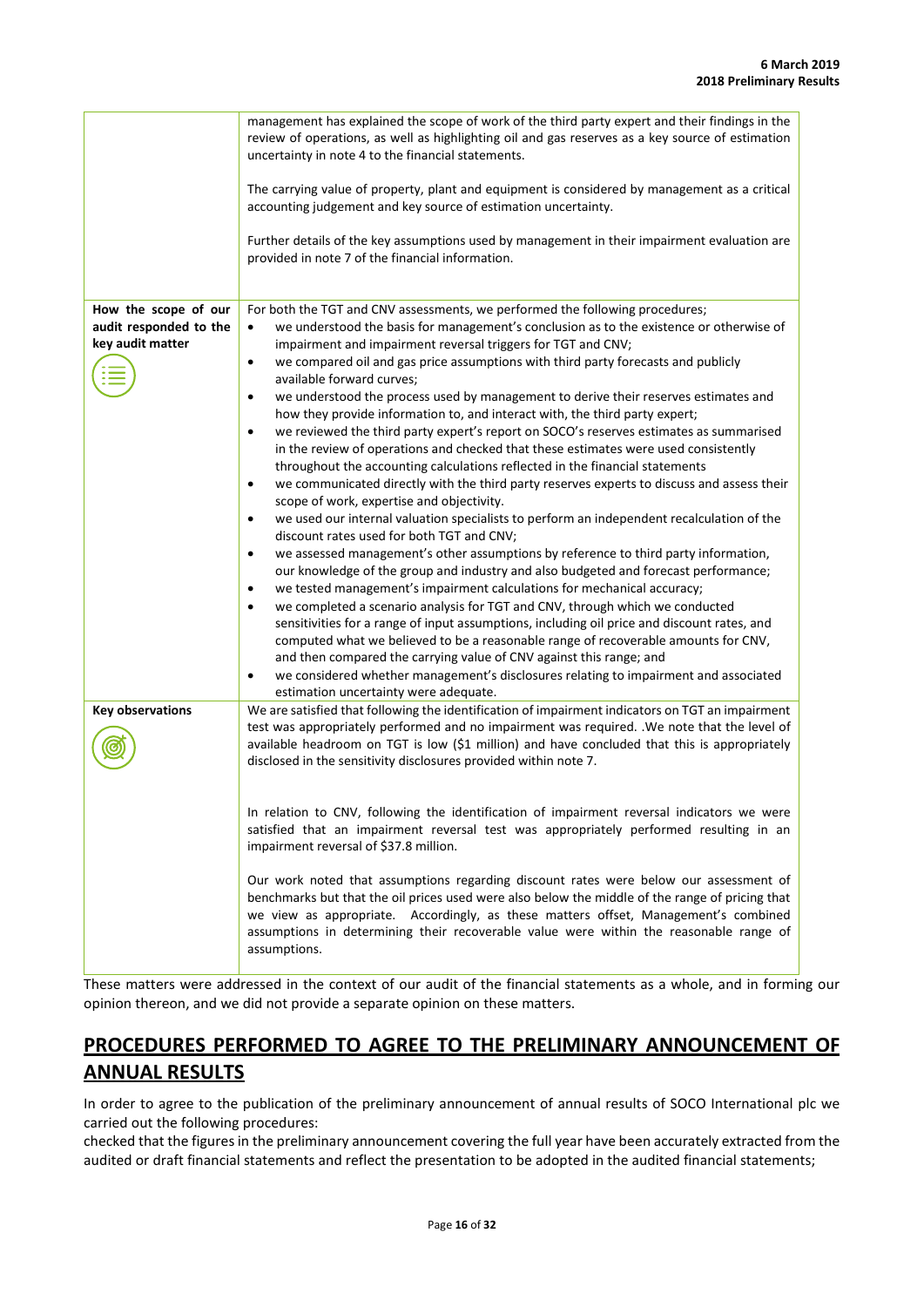- (a) considered whether the information (including the management commentary) is consistent with other expected contents of the annual report;
- (b) considered whether the financial information in the preliminary announcement is misstated;
- (c) considered whether the preliminary announcement includes a statement by directors as required by section 435 of CA 2006 and whether the preliminary announcement includes the minimum information required by UKLA Listing Rule 9.7A.1;
- (d) where the preliminary announcement includes alternative performance measures ("APMs"), considered whether appropriate prominence is given to statutory financial information and whether:
	- the use, relevance and reliability of APMs has been explained;
	- the APMs used have been clearly defined, and have been given meaningful labels reflecting their content and basis of calculation;
	- the APMs have been reconciled to the most directly reconcilable line item, subtotal or total presented in the financial statements of the corresponding period; and
	- comparatives have been included, and where the basis of calculation has changed over time this is explained.
- (e) read the management commentary, any other narrative disclosures and considered whether they are fair, balanced and understandable.

# **USE OF OUR REPORT**

Our liability for this report, and for our full audit report on the financial statements is to the company's members as a body, in accordance with Chapter 3 of Part 16 of the Companies Act 2006. Our audit work has been undertaken so that we might state to the company's members those matters we are required to state to them in an auditor's report and for no other purpose. To the fullest extent permitted by law, we do not accept or assume responsibility to anyone other than the company and the company's members as a body, for our audit work, for our audit report or this report, or for the opinions we have formed.

Anthony Matthews FCA (Senior statutory auditor) For and on behalf of Deloitte LLP Statutory Auditor London, United Kingdom 5 March 2019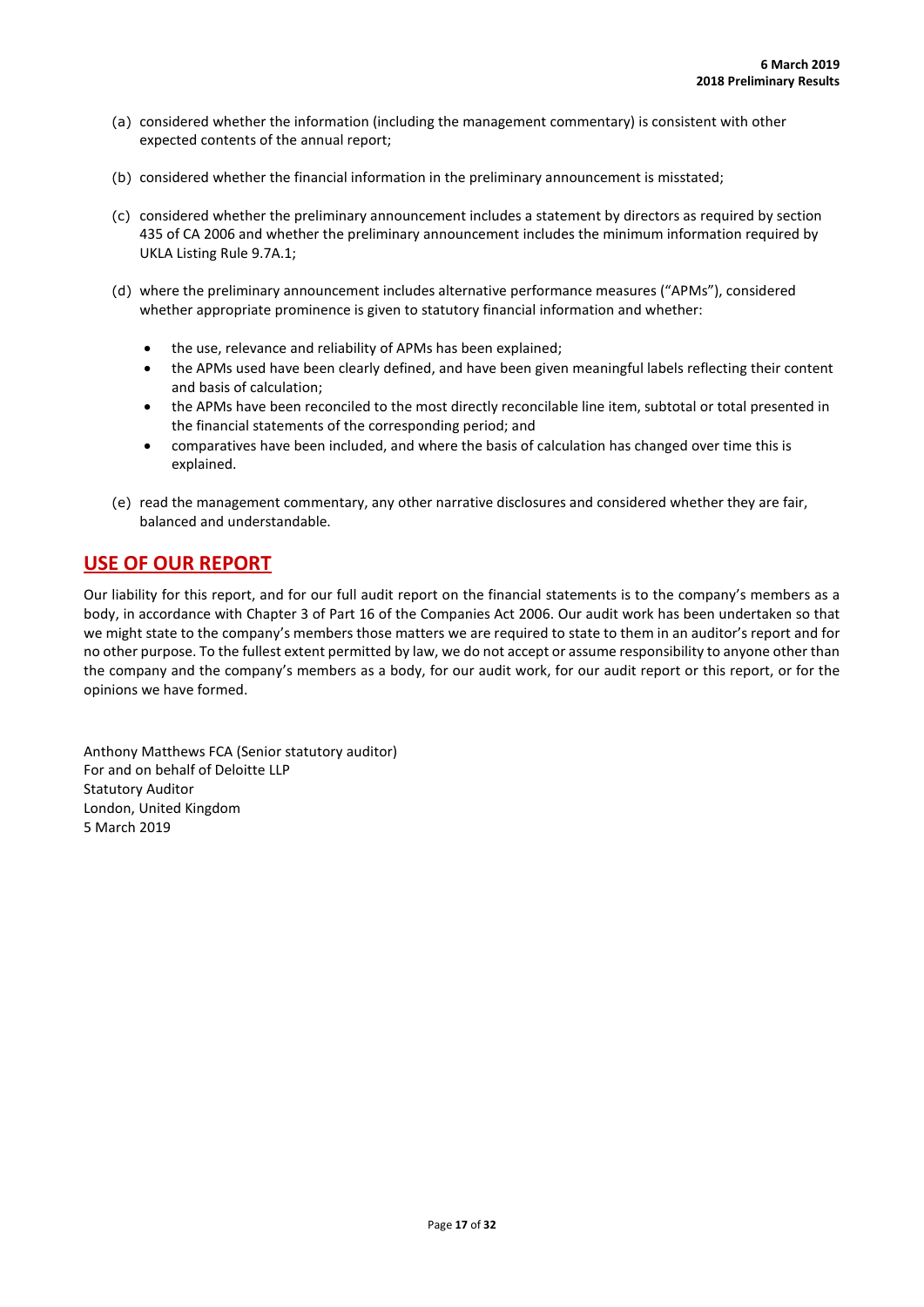# **CONSOLIDATED INCOME STATEMENT**

for the year to 31 December 2018

|                                                                               |                | 2018       | 2017       |
|-------------------------------------------------------------------------------|----------------|------------|------------|
|                                                                               | Notes          | \$ million | \$ million |
| <b>Continuing operations</b>                                                  |                |            |            |
| Revenue                                                                       | 3              | 175.1      | 156.2      |
| Cost of sales                                                                 | 4              | (104.6)    | (115.0)    |
| <b>Gross profit</b>                                                           |                | 70.5       | 41.2       |
| Administrative expenses                                                       |                | (28.4)     | (18.3)     |
| Reversal of impairment charge                                                 | $\overline{7}$ | 37.8       |            |
| <b>Operating profit</b>                                                       |                | 79.9       | 22.9       |
| Investment revenue                                                            |                | 2.7        | 1.4        |
| Finance costs                                                                 |                | (2.5)      | (1.6)      |
| Profit before tax                                                             | 3              | 80.1       | 22.7       |
| Tax                                                                           | 5              | (56.0)     | (27.7)     |
| Profit/(loss) for the period from continuing operations                       |                | 24.1       | (5.0)      |
| <b>Discontinued operations</b>                                                | 11             |            |            |
| Profit/(loss) post-tax for the year from discontinued operations              |                | 3.6        | (152.3)    |
| Profit/(loss) for the year                                                    |                | 27.7       | (157.3)    |
| Earnings/(loss) per share from continuing operations (cents)                  | 6              |            |            |
| <b>Basic</b>                                                                  |                | 7.3        | (1.5)      |
| Diluted                                                                       |                | 7.0        | (1.5)      |
| Earnings/(loss) per share from continuing and discontinued operations (cents) |                |            |            |
| <b>Basic</b>                                                                  |                | 8.4        | (47.7)     |
| Diluted                                                                       |                | 8.1        | (47.7)     |

# **CONSOLIDATED STATEMENT OF COMPREHENSIVE INCOME**

for the year to 31 December 2018

|                                                                | 2018       | 2017       |
|----------------------------------------------------------------|------------|------------|
|                                                                | \$ million | \$ million |
|                                                                |            |            |
| Profit/(loss) for the year                                     | 27.7       | (157.3)    |
| Items that may be subsequently reclassified to profit or loss: |            |            |
| Unrealised currency translation differences                    | 0.2        | (0.4)      |
|                                                                |            |            |
| Total comprehensive profit/(loss) for the year                 | 27.9       | (157.7)    |

The above condensed consolidated income statement and condensed consolidated statement of comprehensive income should be read in conjunction with the accompanying notes.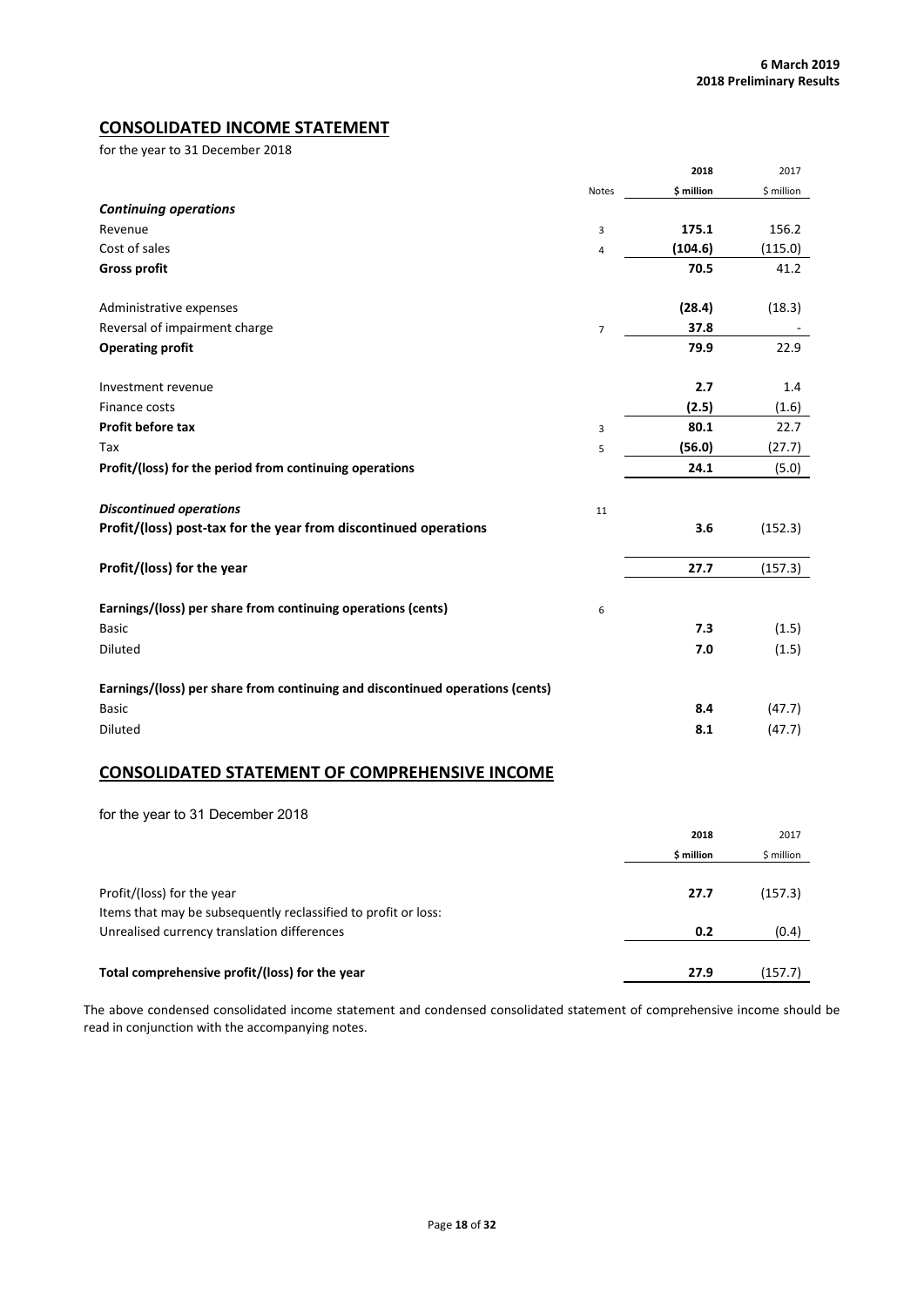# **BALANCE SHEETS**

As at 31 December 2018

|                                  |            | Group      |            | Company                  |
|----------------------------------|------------|------------|------------|--------------------------|
|                                  | 2018       | 2017       | 2018       | 2017                     |
|                                  | \$ million | \$ million | \$ million | \$ million               |
| <b>Non-current assets</b>        |            |            |            |                          |
| Intangible assets                | 5.8        | 3.8        |            |                          |
| Property, plant and equipment    | 507.2      | 505.9      | 0.3        | 0.5                      |
| Investments                      |            |            | 396.7      | 388.2                    |
|                                  |            |            |            |                          |
| Other assets                     | 40.6       | 36.9       |            |                          |
|                                  | 553.6      | 546.6      | 397.0      | 388.7                    |
| <b>Current assets</b>            |            |            |            |                          |
| Inventories                      | 4.1        | 4.2        |            |                          |
| Trade and other receivables      | 19.6       | 20.7       | 0.9        | 0.7                      |
| Tax receivables                  | 0.6        | 0.6        | 0.6        | 0.1                      |
| Liquid investments               |            | 25.3       |            | $\overline{\phantom{a}}$ |
|                                  |            |            |            |                          |
| Cash and cash equivalents        | 240.1      | 112.4      | 105.9      | 1.0                      |
|                                  | 264.4      | 163.2      | 107.4      | 1.8                      |
|                                  |            |            |            |                          |
| <b>Total assets</b>              | 818.0      | 709.8      | 504.4      | 390.5                    |
| <b>Current liabilities</b>       |            |            |            |                          |
| Trade and other payables         | (22.9)     | (23.1)     | (9.5)      | (9.6)                    |
| Tax payables                     | (5.2)      | (6.8)      | (0.7)      | (0.2)                    |
|                                  | (28.1)     | (29.9)     | (10.2)     | (9.8)                    |
|                                  |            |            |            |                          |
| Net current assets (liabilities) | 236.3      | 133.3      | 97.2       | (8.0)                    |
| <b>Non-current liabilities</b>   |            |            |            |                          |
| Deferred tax liabilities         | (141.8)    | (132.6)    |            |                          |
| <b>Borrowings</b>                | (95.6)     |            |            |                          |
| Long term provisions             | (51.7)     | (52.7)     |            |                          |
|                                  |            |            |            |                          |
|                                  | (289.1)    | (185.3)    |            |                          |
| <b>Total liabilities</b>         | (317.2)    | (215.2)    | (10.2)     | (9.8)                    |
|                                  |            |            |            |                          |
| Net assets                       | 500.8      | 494.6      | 494.2      | 380.7                    |
| <b>Equity</b>                    |            |            |            |                          |
| Share capital                    | 27.6       | 27.6       | 27.6       | 27.6                     |
| Other reserves                   | 246.6      | 245.9      | 196.7      | 195.8                    |
| Retained earnings                | 226.6      | 221.1      | 269.9      | 157.3                    |
|                                  |            |            |            |                          |
| <b>Total equity</b>              | 500.8      | 494.6      | 494.2      | 380.7                    |

The above condensed consolidated balance sheet should be read in conjunction with the accompanying notes.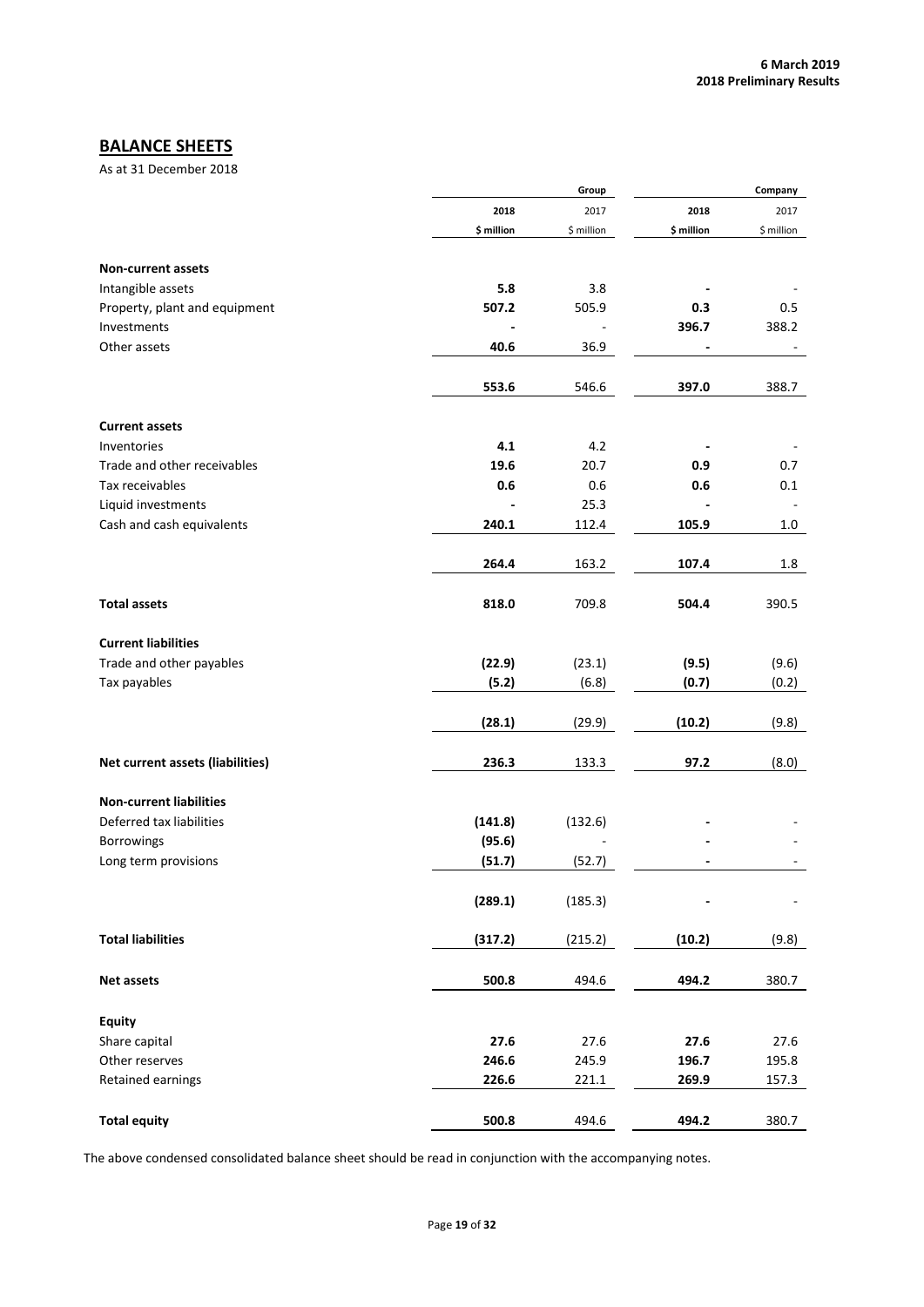# **STATEMENTS OF CHANGES IN EQUITY**

for the year to 31 December 2018

|                                             |                            |                   |                      | Group      |
|---------------------------------------------|----------------------------|-------------------|----------------------|------------|
|                                             | Called up<br>share capital | Other<br>reserves | Retained<br>earnings | Total      |
|                                             | \$ million                 | \$ million        | \$ million           | \$ million |
| As at 1 January 2017                        | 27.6                       | 243.8             | 399.8                | 671.2      |
| Loss for the period                         | -                          |                   | (157.3)              | (157.3)    |
| Unrealised currency translation differences |                            | 0.4               | (0.4)                |            |
| <b>Distributions</b>                        | -                          |                   | (21.0)               | (21.0)     |
| Share-based payments                        |                            | 1.7               |                      | 1.7        |
| As at 1 January 2018                        | 27.6                       | 245.9             | 221.1                | 494.6      |
| Profit for the period                       | $\overline{\phantom{a}}$   |                   | 27.7                 | 27.7       |
| Unrealised currency translation differences |                            | (1.4)             | 0.2                  | (1.2)      |
| <b>Distributions</b>                        | ٠                          |                   | (23.3)               | (23.3)     |
| Share-based payments                        |                            | 3.0               |                      | 3.0        |
| Transfer relating to share-based payments   | $\overline{\phantom{a}}$   | (0.9)             | 0.9                  |            |
| As at 31 December 2018                      | 27.6                       | 246.6             | 226.6                | 500.8      |

|                                             |                            |                   |                      | Company    |
|---------------------------------------------|----------------------------|-------------------|----------------------|------------|
|                                             | Called up<br>share capital | Other<br>reserves | Retained<br>earnings | Total      |
|                                             | \$ million                 | \$ million        | \$ million           | \$ million |
| As at 1 January 2017                        | 27.6                       | 194.5             | 303.9                | 526.0      |
| Loss for the period                         |                            |                   | (176.6)              | (176.6)    |
| Unrealised currency translation differences |                            | 0.4               | 51.0                 | 51.4       |
| <b>Distributions</b>                        |                            |                   | (21.0)               | (21.0)     |
| Share-based payments                        |                            | 1.7               |                      | 1.7        |
| Transfer relating to share-based payments   |                            | (0.8)             |                      | (0.8)      |
| As at 1 January 2018                        | 27.6                       | 195.8             | 157.3                | 380.7      |
| Profit for the period                       | -                          |                   | 159.9                | 159.9      |
| Unrealised currency translation differences |                            | (1.4)             | (24.8)               | (26.2)     |
| <b>Distributions</b>                        | -                          |                   | (23.3)               | (23.3)     |
| Share-based payments                        |                            | 3.0               |                      | 3.0        |
| Transfer relating to share-based payments   | -                          | (0.7)             | 0.8                  | 0.1        |
| As at 31 December 2018                      | 27.6                       | 196.7             | 269.9                | 494.2      |

The above statements of changes in equity should be read in conjunction with the accompanying notes.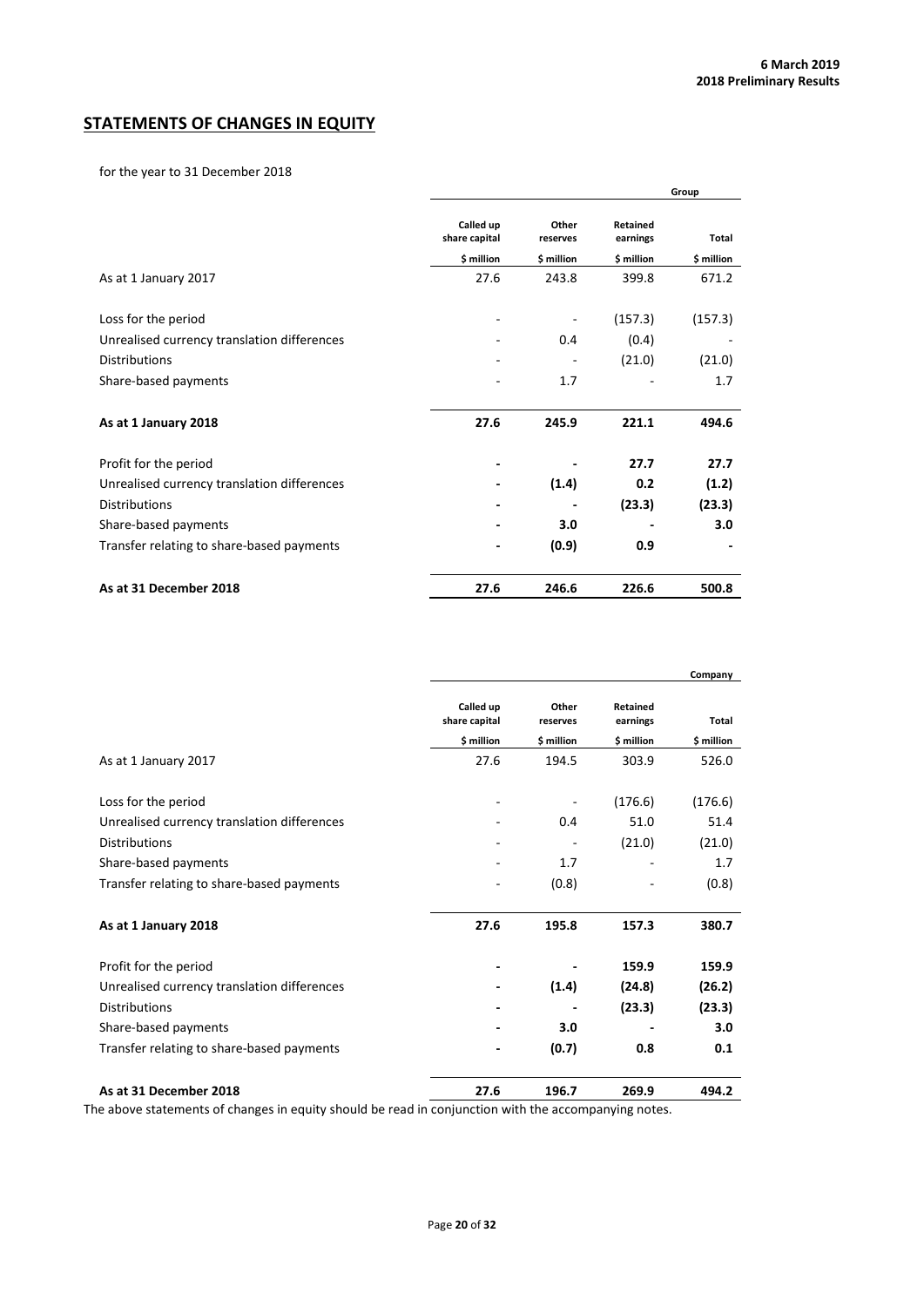# **CASH FLOWS STATEMENTS**

for the year to 31 December 2018

|                                                            |       | Group                    |            |            | Company    |
|------------------------------------------------------------|-------|--------------------------|------------|------------|------------|
|                                                            |       | 2018                     | 2017       | 2018       | 2017       |
|                                                            | Notes | \$ million               | \$ million | \$ million | \$ million |
| Net cash from (used in) continuing operating activities    |       | 55.9                     | 45.0       | (23.2)     | (12.9)     |
| Net cash used in discontinuing operating activities        |       | (1.7)                    |            |            |            |
| Net cash from (used in) operating activities               | 10    | 54.2                     | 45.0       | (23.2)     | (12.9)     |
| <b>Investing activities</b>                                |       |                          |            |            |            |
| Purchase of intangible assets                              |       | (2.4)                    | (1.3)      |            |            |
| Purchase of property, plant and equipment                  |       | (16.6)                   | (20.8)     | (0.1)      | (0.1)      |
| Decrease (increase) in liquid investments <sup>1</sup>     |       | 25.3                     | (10.0)     |            |            |
| Payment to abandonment fund                                |       | (3.4)                    | (3.1)      |            |            |
| Deferred proceeds on disposal of Mongolia assets           |       |                          | 42.7       |            |            |
| Investment in subsidiary undertaking                       |       |                          |            | (33.4)     | (3.1)      |
| Dividends received from subsidiary undertaking             |       | $\overline{\phantom{a}}$ |            | 187.0      | 37.6       |
| Net cash from continuing investing activities              |       | 2.9                      | 7.5        | 153.5      | 34.4       |
| Net cash from (used in) discontinuing investing activities |       | 0.5                      | (4.1)      |            |            |
| Net cash from investing activities                         |       | 3.4                      | 3.4        | 153.5      | 34.4       |
| <b>Financing activities</b>                                |       |                          |            |            |            |
| Net proceeds from borrowings                               |       | 95.6                     |            |            |            |
| Proceeds from exercise of share options                    |       |                          | (0.3)      | (1.2)      | (0.3)      |
| Purchase of own shares into treasury                       |       | (1.3)                    |            |            |            |
| Dividends paid to Company shareholders                     |       | (23.3)                   | (21.0)     | (23.3)     | (21.0)     |
| Net cash from (used in) continuing financing activities    |       | 71.0                     | (21.3)     | (24.5)     | (21.3)     |
| Net cash from (used in) financing activities               |       | 71.0                     | (21.3)     | (24.5)     | (21.3)     |
| Net increase in cash and cash equivalents                  |       | 128.6                    | 27.1       | 105.8      | 0.2        |
| Cash and cash equivalents at beginning of year             |       | 112.4                    | 85.0       | 1.0        | 0.5        |
| Effect of foreign exchange rate changes                    |       | (0.9)                    | 0.3        | (0.9)      | 0.3        |
| Cash and cash equivalents at end of year 1                 |       | 240.1                    | 112.4      | 105.9      | 1.0        |

<sup>1</sup> Liquid investments comprise short term liquid investments of between three to six month's maturity while cash and cash equivalents comprise cash at bank and other short term highly liquid investments of less than three month's maturity that are readily convertible to a known amount of cash and which are subject to an insignificant risk of change in value. The combined cash and cash equivalents and liquid investments balance at 31 December 2017 was \$137.7m. No Liquid investments were held as of 31 December 2018.

The above condensed consolidated cash flow statement should be read in conjunction with the accompanying notes.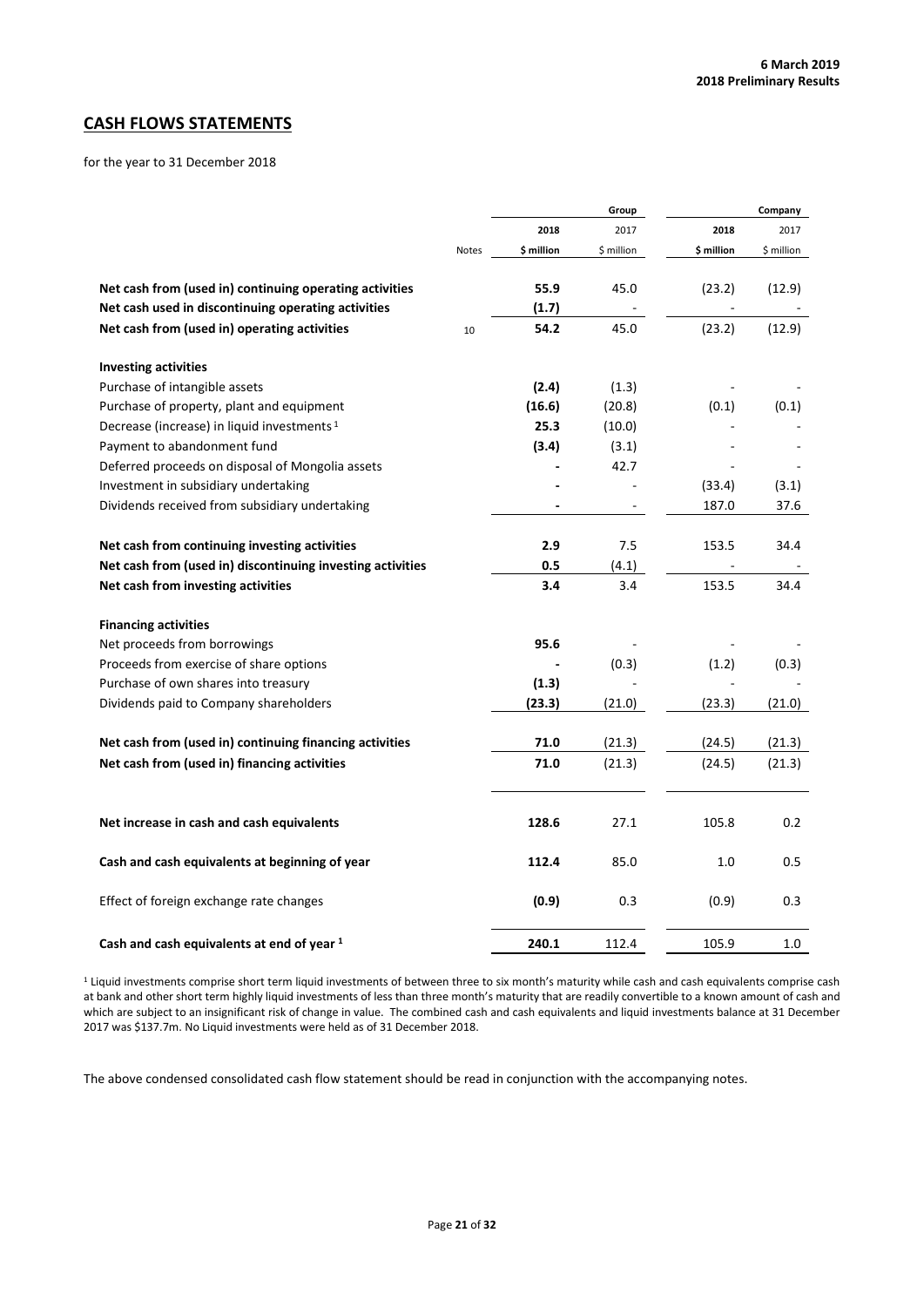# **NOTES TO THE CONDENSED CONSOLIDATED FINANCIAL STATEMENTS**

### **1. General information**

The financial information set out above does not constitute the Company's statutory accounts for the years ended 31 December 2018 or 2017, but is derived from those accounts. A copy of the statutory accounts for 2017 has been delivered to the Registrar of Companies and those for 2018 will be delivered following the Company's annual general meeting. The auditors have reported on those accounts; their reports were unqualified, did not draw attention to any matters by way of emphasis without qualifying their report and did not contain statements under section 498(2) or (3) of the Companies Act 2006. Whilst the financial information included in this preliminary announcement has been computed in accordance with International Financial Reporting Standards (IFRS), this announcement does not itself contain sufficient information to comply with IFRS. The financial statements are presented in US dollars which is the functional currency of each of the Company's subsidiary undertakings.

### **2. Significant accounting policies**

### **(a) Basis of preparation**

The financial information has been prepared in accordance with the recognition and measurement criteria of IFRS and with IFRSs adopted for use in the European Union. The financial statements have been prepared under the historical cost basis, except for the valuation of hydrocarbon inventory and the revaluation of certain financial instruments.

The Group has a strong financial position and based on future cash flow projections should comfortably be able to continue in operational existence for the foreseeable future. Consequently, the Directors believe that the Group is well placed to manage its financial and operating risks successfully and have prepared the financial information on a going concern basis.

### **(b) New and amended standards adopted by SOCO**

SOCO Adopted IFRS 9: Financial Instruments and IFRS 15: Revenue from Contracts with Customers on 1 January 2018. These pronouncements have been endorsed by the European Union ('EU').

SOCO has not early adopted any amendments, standards or interpretations that have been issued but are not yet effective.

# *IFRS 9 Financial Instruments*

On 1 January 2018, SOCO adopted IFRS 9 'Financial Instruments' which replaced IAS 39 'Financial Instruments: Recognition and Measurement' and includes requirements for classification and measurement of financial assets and financial liabilities, impairment of financial assets and hedge accounting.

The adoption of IFRS 9 has had immaterial quantitative effect on the consolidated financial statements of the Group and the separate financial statements of SOCO International Plc.

# *IFRS 15 Revenue from Contracts with Customers*

On 1 January 2018, SOCO adopted IFRS 15 'Revenue from Contracts with Customers', which replaced IAS 18 'Revenue'.

The adoption of IFRS 15 has had no material quantitative effect on the consolidated financial statements of the Group and the separate financial statements of SOCO International Plc.

# **(c) New standards and interpretations not yet adopted**

At the date of authorisation of these financial statements, the following IFRS's and IAS's, which have not been applied in these financial statements, were in issue but not yet effective (and in some cases had not yet been adopted by the EU):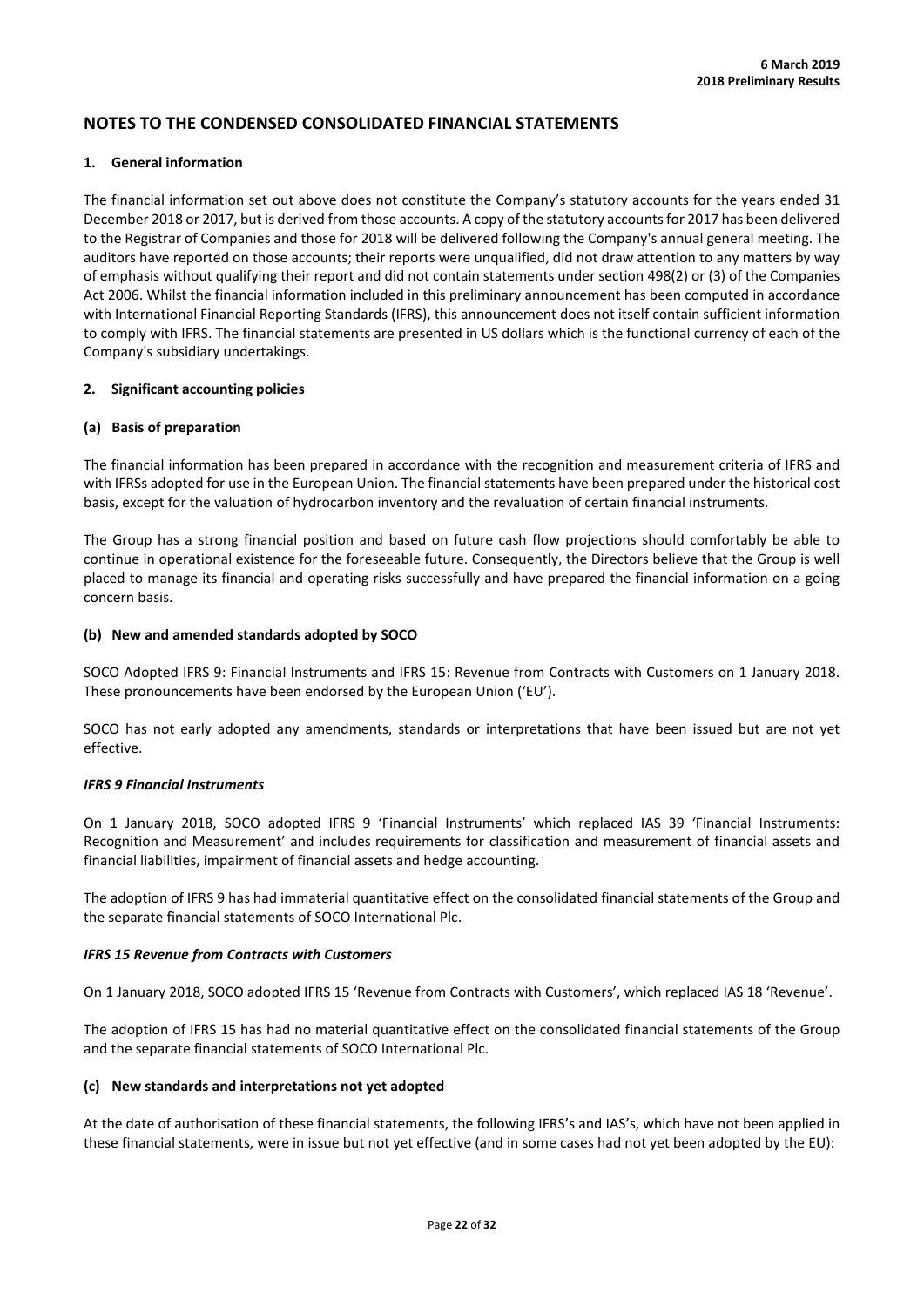### *IFRS 16 Leases*

In January 2016, the IASB issued IFRS 16 'Leases' which the Group will adopt for periods beginning on or after 1 January 2019. The adoption of IFRS 16 will impact both the measurement and disclosures of leases over a value threshold and with terms longer than one year. The lease expense recognition pattern for lessees will generally be accelerated. Additional lease liabilities and right of use assets are expected to be recorded. The cash flow statement will be affected as payments for the principal portion of the lease liability will be presented within financing, not operating, activities.

The Group has set up a project team which has reviewed all of the Group's leasing arrangements over the last year in light of the new lease accounting rules in IFRS 16. The standard will affect primarily the accounting for the Group's operating leases.

The Group will apply the standard from its mandatory adoption date of 1 January 2019. The Group intends to apply the simplified transaction approach and will not restate comparative amounts for the year prior to first adoption. Right-ofuse assets will be measured at the amount of the lease liability on adoption (adjusted for any prepaid or accrued lease expenses).

The Group does not currently intend to bring short term leases (12 months or fewer to run as at 1 January 2019, including reasonably certain options to extend) or low value leases on balance sheet. Costs for these items will continue to be expensed directly to the income statement.

The critical judgemental matter for the Group with regard to the application of IFRS 16 is the treatment of its share in the bare boat charter of the FPSO leased by HLJOC. The FPSO facilities are also shared with a third party. We note that there are ongoing IFRIC discussions on IFRS 11 'Joint Arrangements' that may have a bearing on the Group's future recognition of lease costs under IFRS 16. With those discussions ongoing, we are currently taking the conservative view that the Group should disclose its share of the FPSO as a lease and will revisit the issue at the time of our 2019 interim reporting.

Accordingly, as at 1 January 2019, the Group reports that it has non-cancellable operating lease commitments of \$55.9m. \$54.0m of which relates to the FPSO facilities, and the remainder to office properties.

Based on the initial analysis presented above for lease commitments the Group expects to recognise right-of use assets of approximately \$47.3m on 1 January 2019 and a matching lease liability. Overall net current assets will be \$7.3m lower due to the presentation of a portion of the liability as a current liability.

The Group expects that the net profit after tax will decrease by approximately \$0.8m for 2019 as a result of adopting the new rules.

There are no other standards that are not yet effective and that would be expected to have a material impact on the Group in the current or future reporting periods nor on foreseeable future transactions.

### **3. Segment information**

The Group has one principal business activity being oil and gas exploration and production. The Group's continuing operations are located in South East Asia. Africa has been classified as a discontinued operation for all years shown, as the Group disposed of all of its interests in that geographical area. There are no inter-segment sales. South East Asia and Africa form the basis on which the Group reports its segment information. Segment results are presented below: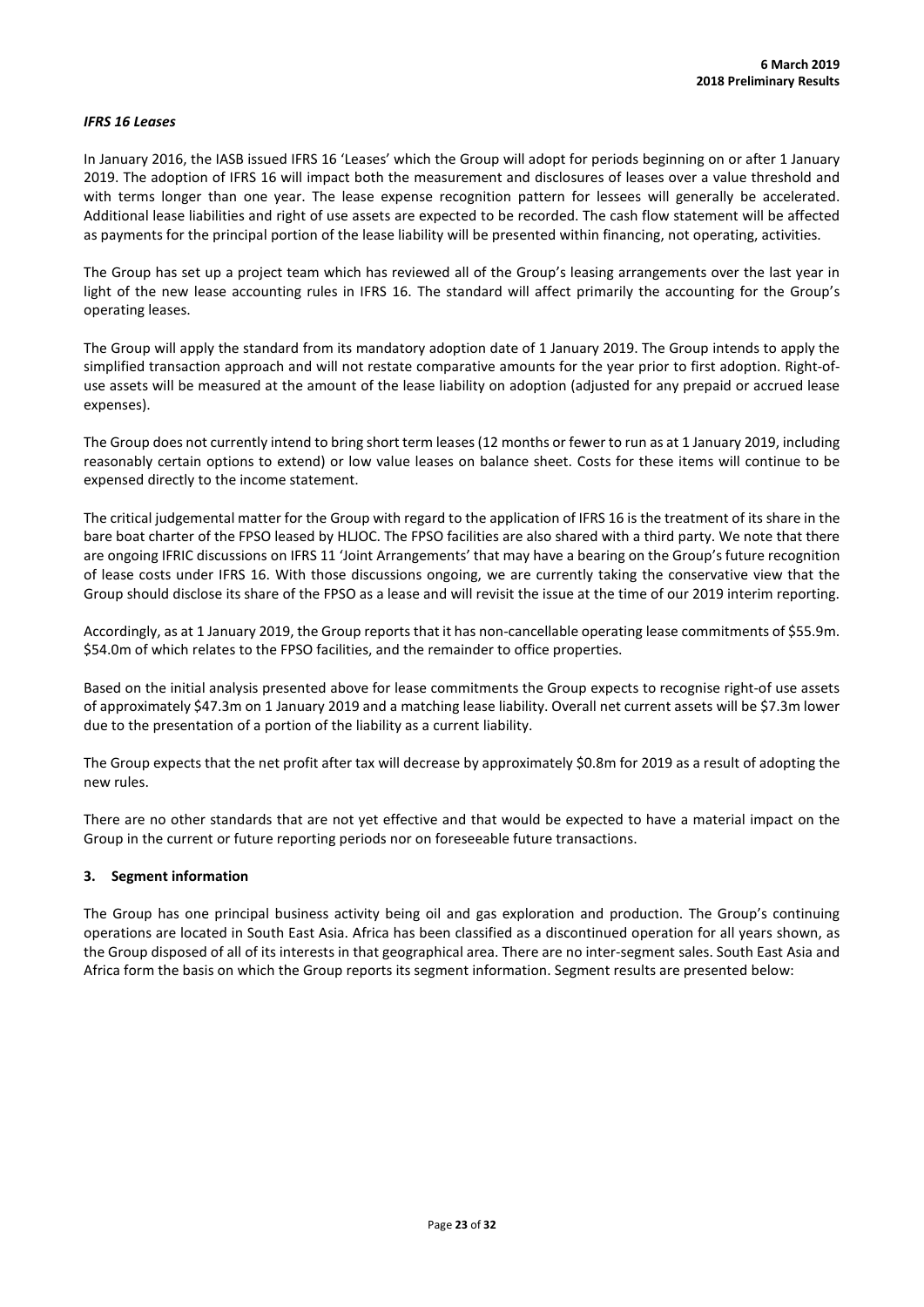**2018**

**2017**

|                                                                  |                |                     |             | 2018       |
|------------------------------------------------------------------|----------------|---------------------|-------------|------------|
|                                                                  | <b>SE Asia</b> | Africa <sup>2</sup> | Unallocated | Group      |
|                                                                  | \$ million     | \$ million          | \$ million  | \$ million |
| Oil and gas sales                                                | 175.1          |                     |             | 175.1      |
| Depreciation, depletion and amortisation                         | 51.8           |                     | 0.3         | 52.1       |
| Reversal of impairment charge (see Note 7)                       | 37.8           |                     |             | 37.8       |
| Profit (loss) before tax from continuing operations <sup>1</sup> | 107.7          |                     | (27.6)      | 80.1       |
| Profit post-tax from discontinued operations                     |                | 3.6                 |             | 3.6        |
| Tax charge (see Note 5)                                          | 56.0           |                     |             | 56.0       |

|                                                                  |                |                     |             | 2017       |
|------------------------------------------------------------------|----------------|---------------------|-------------|------------|
|                                                                  | <b>SE Asia</b> | Africa <sup>3</sup> | Unallocated | Group      |
|                                                                  | \$ million     | \$ million          | \$ million  | \$ million |
| Oil and gas sales                                                | 156.2          |                     |             | 156.2      |
| Depreciation, depletion and amortisation                         | 56.5           |                     | 0.3         | 56.8       |
| Reversal of impairment charge                                    |                |                     |             |            |
| Profit (loss) before tax from continuing operations <sup>1</sup> | 39.9           |                     | (17.2)      | 22.7       |
| Profit post-tax from discontinued operations                     |                | (152.3)             |             | (152.3)    |
| Tax charge (see Note 5)                                          | 27.7           |                     |             | 27.7       |

 $1$  Unallocated amounts included in profit before tax comprise corporate costs not attributable to an operating segment, investment revenue, other gains and losses and finance costs.

2 As of December 2018, Africa operations had been disposed.

<sup>3</sup> In December 2017, an impairment indicator of IFRS 6 was triggered following the Group's announcement that no substantive expenditure for the Africa assets was either budgeted or planned in the near future. The remaining costs capitalised associated with exploration areas in Africa of \$152.3m was therefore fully impaired in the income statement.

Included in revenues arising from South East Asia are revenues of \$129.1m and \$35.0m which arose from the Group's two largest customers who contributed more than 10% to the Group's oil and gas revenue (2017: \$102.9m and \$21.1m from the Group's two largest customers).

### **Geographical information**

The Group's oil and gas revenue and non-current assets (excluding other receivables) by geographical location are separately detailed below where they exceed 10% of total revenue or non-current assets, respectively:

### *Revenue*

All of the Group's oil and gas revenue is derived from foreign countries. The Group's oil and gas revenue by geographical location is determined by reference to the final destination of oil or gas sold.

|          | 2018       | 2017       |
|----------|------------|------------|
| Revenue  | \$ million | \$ million |
| Vietnam  | 131.8      | 105.7      |
| Thailand | 26.1       | 36.3       |
| Other    | 17.2       | 14.2       |
|          | 175.1      | 156.2      |

|                           | 2018       | 2017       |
|---------------------------|------------|------------|
| <b>Non-current assets</b> | \$ million | \$ million |
| United Kingdom            | 0.2        | 0.4        |
| Vietnam                   | 512.8      | 509.3      |
|                           | 513.0      | 509.7      |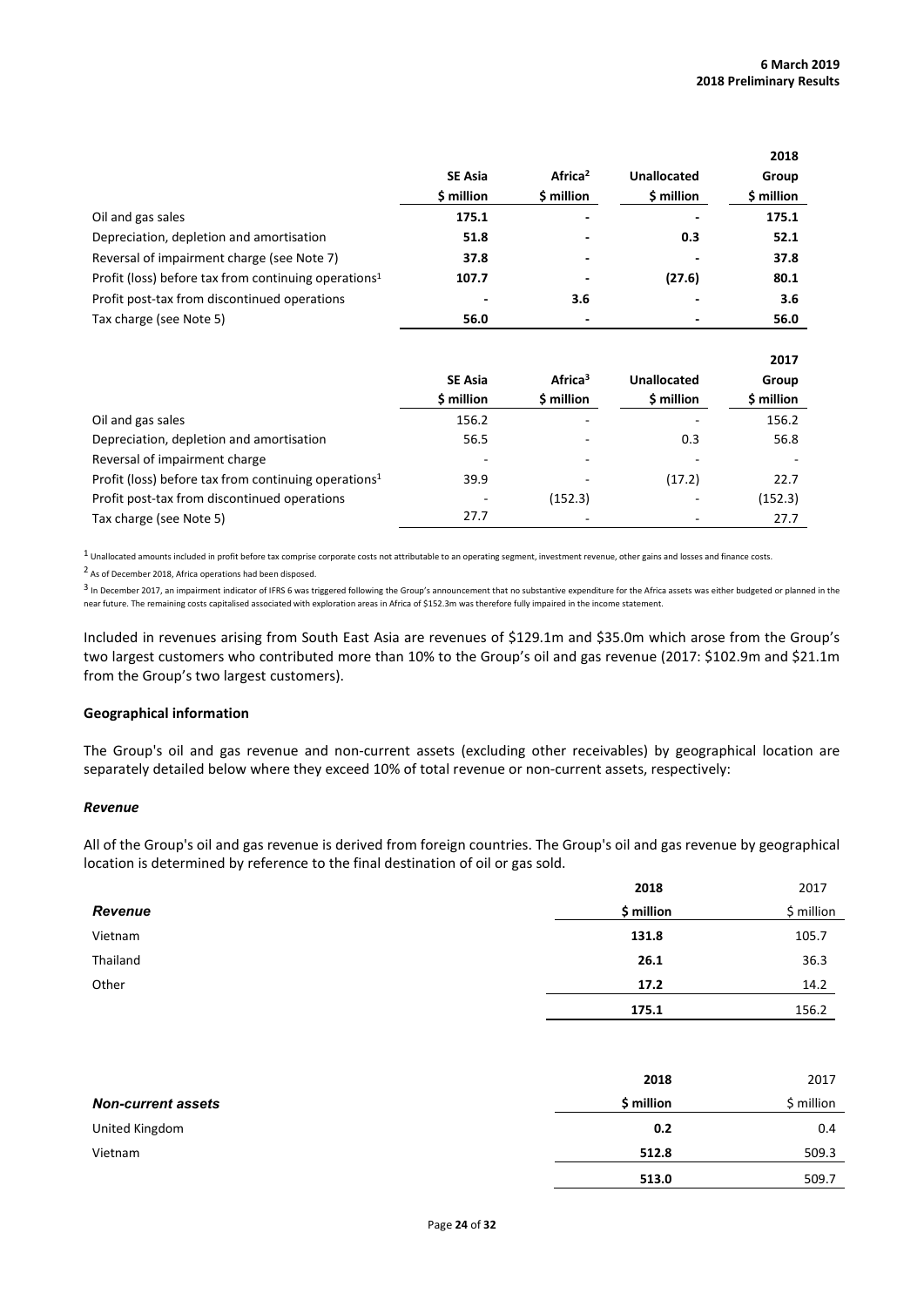#### Excludes other receivables.

### **4. Cost of sales**

|                                          | 2018       |             |
|------------------------------------------|------------|-------------|
|                                          | \$ million | $$$ million |
| Depreciation, depletion and amortisation | 51.8       | 56.5        |
| Production based taxes                   | 15.1       | 13.6        |
| Production operating costs               | 37.6       | 43.4        |
| Inventories                              | 0.1        | 1.5         |
|                                          | 104.6      | 115.0       |

#### **5. Tax**

|              | 2018       | 2017       |
|--------------|------------|------------|
|              | \$ million | \$ million |
| Current tax  | 46.8       | 42.1       |
| Deferred tax | 9.2        | (14.4)     |
|              | 56.0       | 27.7       |

The Group's corporation tax is calculated at 50% (2017: 50%) of the estimated assessable profit for each period in Vietnam. During 2018 and 2017, both current and deferred taxation have arisen in overseas jurisdictions only.

|                                                     | 2018       | 2017       |
|-----------------------------------------------------|------------|------------|
|                                                     | \$ million | \$ million |
| Profit / (loss) before tax                          | 83.7       | (129.6)    |
| Profit / (loss) before tax at 50% (2017: 50%)       | 41.9       | (64.8)     |
| Effects of:                                         |            |            |
| Non-deductible expenses                             | 4.5        | 10.1       |
| Tax losses not recognised                           | 8.5        | 6.2        |
| Non-deductible exploration costs written off/(back) | 1.1        | 76.2       |
|                                                     | 56.0       | 27.7       |

The prevailing tax rate in Vietnam, where the Group produces oil and gas is 50%. The tax charge in future periods may also be affected by the factors in the reconciliation above.

Non-deductible expenses, net of the effect of the CNV reversal of impairment charge of \$5.0m, primarily relate to Vietnam DD&A charges for costs previously capitalised, which are non-deductible for Vietnamese tax purposes of \$6.7m (2017: \$6.9m). A further \$2.8m (2017: \$3.2m) relates to non-deductible corporate costs including share scheme incentives.

The effect from tax losses not recognised relates to costs, primarily of the Company, deductible for tax in the UK but not expected to be utilised in the foreseeable future.

The effect of non-deductible exploration costs written off of \$76.2m in 2017 relates to the impairment of exploration assets in Africa.

# **6. Earnings/(loss) per share**

The calculation of the basic and diluted earnings/(loss) per share is based on the following data: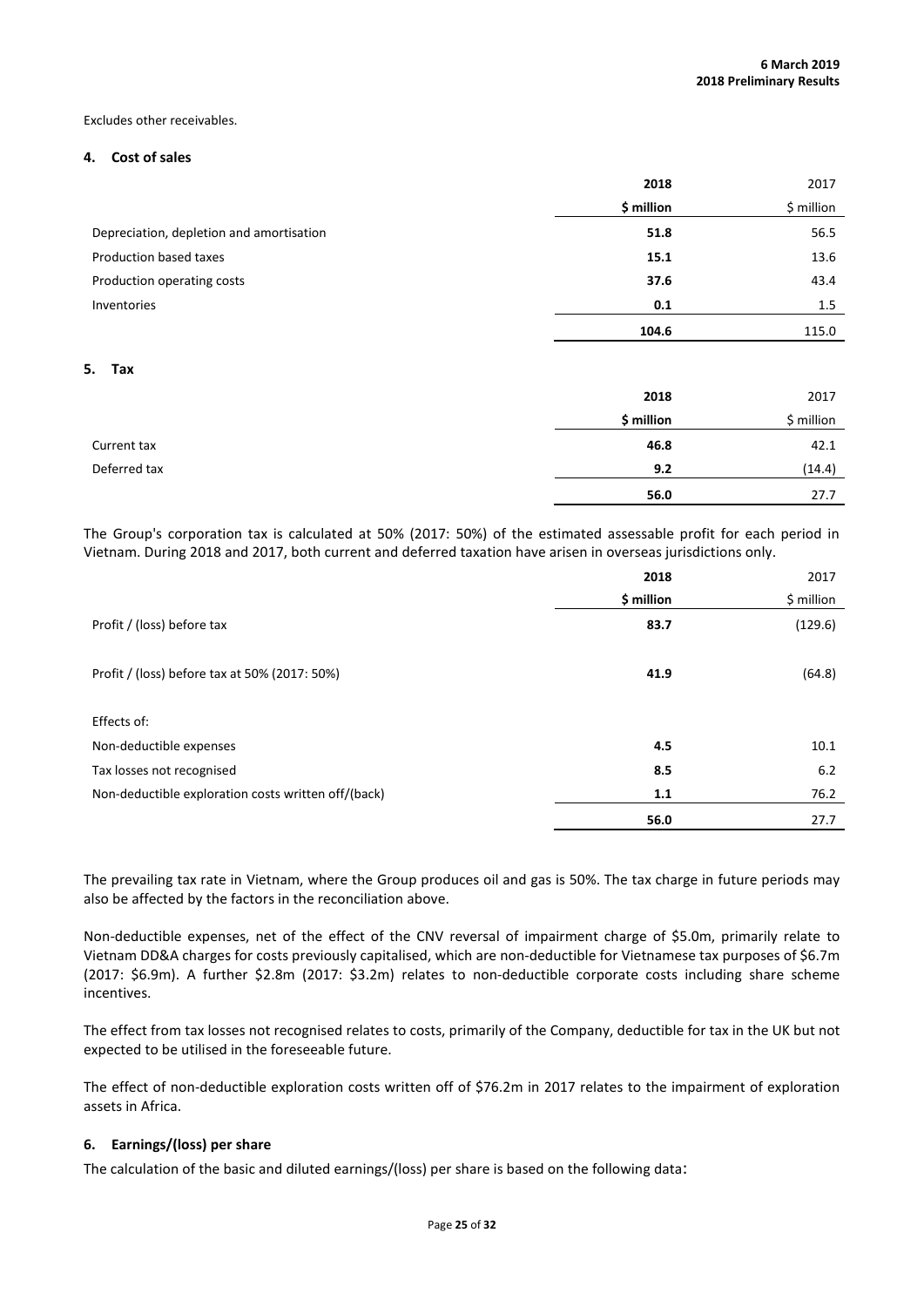|                                                                                                  |       | Group                             |
|--------------------------------------------------------------------------------------------------|-------|-----------------------------------|
|                                                                                                  | 2018  | 2017                              |
| Profit/(loss) for the purposes of basic earnings/(loss) per share                                | 27.7  | (157.3)                           |
| Effect of dilutive potential ordinary shares - Cash settled awards and options                   | (0.7) | (0.7)                             |
| Profit/(loss) for the purpose of diluted earnings/(loss) per share                               | 27.0  | (158.0)                           |
|                                                                                                  |       | Group                             |
|                                                                                                  | 2018  | 2017                              |
| Profit/(loss) from continuing operations for the purposes of basic earnings/(loss)               |       |                                   |
| per share                                                                                        | 24.1  | (5.0)                             |
| Effect of dilutive potential ordinary shares – Cash settled awards and options                   | (0.7) | (0.7)                             |
| Profit/(loss) from continuing operations for the purpose of diluted earnings/(loss) per<br>share | 23.4  | (5.7)                             |
|                                                                                                  |       |                                   |
|                                                                                                  |       | <b>Number of shares (million)</b> |
|                                                                                                  | 2018  | 2017                              |
| Weighted average number of ordinary shares                                                       | 329.8 | 329.8                             |
| Effect of dilutive potential ordinary shares – Share awards and options                          | 4.6   | 3.6                               |
| Weighted average number of ordinary shares for the purpose of diluted                            |       |                                   |
| earnings/(loss) per share                                                                        | 334.4 | 333.4                             |

In accordance with IAS 33 "Earnings per Share", the effects of antidilutive potential shares have not been included when calculating dilutive loss per share for the year ended 31 December 2018 or the prior year.

# **7. Property, plant and equipment**

The SOCO working interest in proved and probable oil and gas reserves, audited by RISC Advisory Pty Ltd, show a decrease of 4.8 MMBOE to 2P reserves numbers for TGT and an increase of 2.4MMBOE to 2P reserves numbers for CNV.

This downward revision triggered an impairment test on the Group's TGT asset in Vietnam. The recoverable amount of the TGT producing asset has been determined using the fair value less costs of disposal method which constitutes a level 3 valuation within the fair value hierarchy. The net book value is supported by the fair value derived from a discounted cash flow valuation of the 2P production profile. The key assumptions to which the fair value measurement is most sensitive are oil price, discount rate and 2P reserves (2017: oil price, discount rate and 2P reserves). In 2018, the post-tax nominal discount rate has been maintained at 10% as there has been no change in the technical confidence in the reservoir. As at 31 December 2018, the fair value of the asset is estimated based on a post-tax nominal discount rate of 10.0% (2017 10%) and an oil price of \$63.8/bbl in 2019, \$66.3/bbl in 2020, plus inflation of 2.0% thereafter (2017: an oil price reflecting a gradual increase over five years from \$61/bbl in 2018 to \$72 in 2022 plus inflation of 2% thereafter).

In 2014 an impairment of the Group's CNV asset of \$60.5m and associated \$22.3m deferred tax was charged to the Income Statement. The 2018 upward revision in the 2P reserves of this asset has resulted in a reversal of the impairment of \$37.8m in the period and \$13.9m reversal of the tax asset. The recoverable amount of the CNV producing asset has been determined using the fair value less costs of disposal method which constitutes a level 3 valuation within the fair value hierarchy.

Testing of sensitivity cases indicated that a \$5/bbl reduction in the long term oil price used when determining the fair value less costs of disposal method would result in a post-tax impairment of the TGT asset of \$27m and a reduction in the post-tax reversal of impairment of \$5m of the CNV asset and a 1% increase in the discount rate would result in a post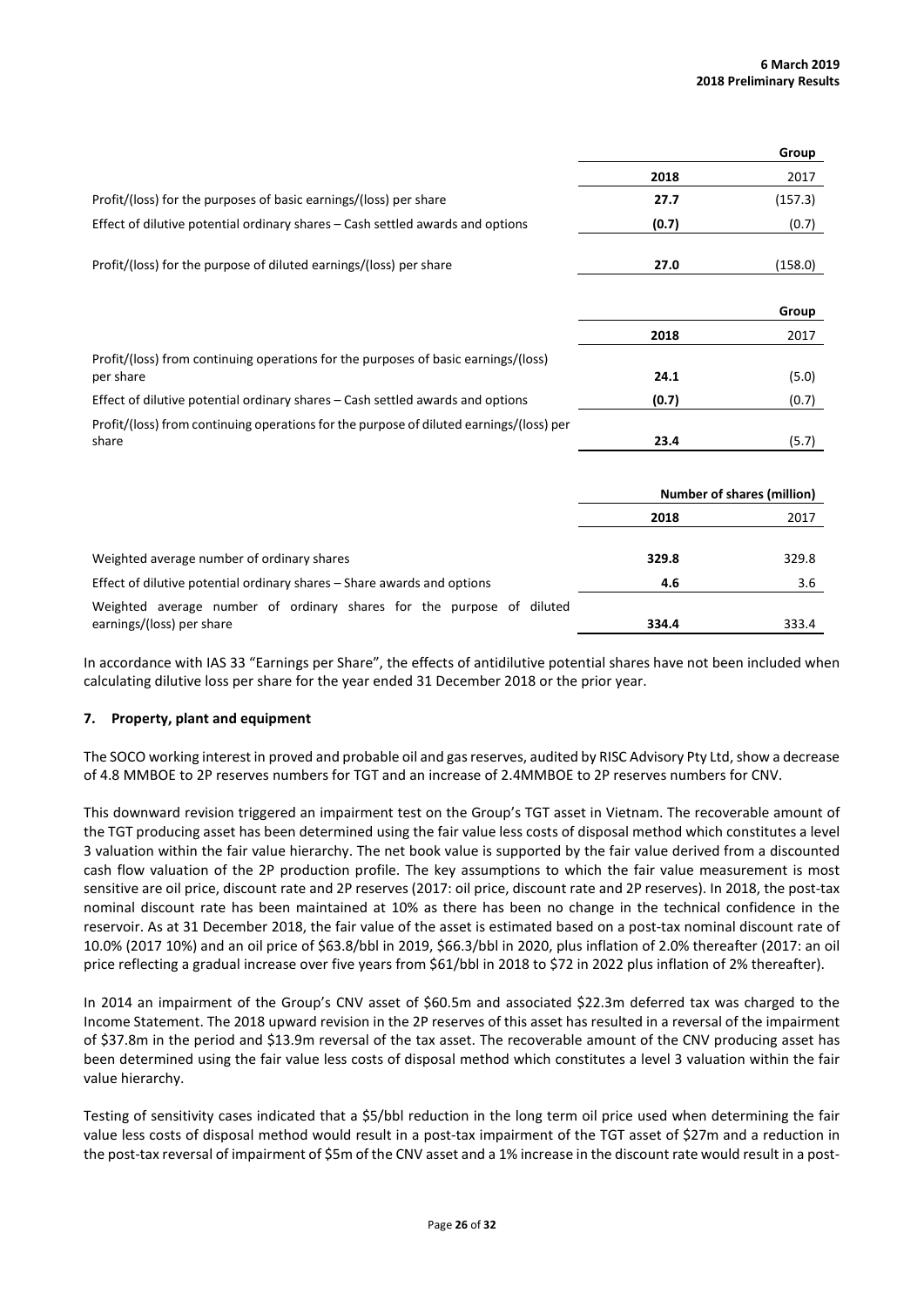tax impairment of \$7m for the TGT asset and a reduction in the post-tax reversal of impairment of \$0.6m of the CNV asset.

Other fixed assets comprise office fixtures and fittings and computer equipment.

### **8. Borrowings**

On September 2018, the Group signed a new \$125m Reserve Base Lending Facility ('RBL') secured against the Group's producing assets in Vietnam. In addition to the committed \$125m, a further \$125m is available on an uncommitted accordion basis. The RBL has a five-year term and matures in September 2023. On 17 December 2018 \$100m was drawn down against this facility and the proceeds of which are recorded as cash and cash equivalents as at 31 December 2018 in readiness of funding the Merlon acquisition.

### **9. Distribution to Shareholders**

In June 2018, the Company paid dividends to shareholders of \$23.3m (2017: \$21.0m) or 5.25 pence per Ordinary Share (2017: 5 pence per Ordinary Share).

The SOCO EBT, which is consolidated within the Group, waived its rights to receive a dividend in 2018 and 2017.

The Board is recommending a final dividend of 5.5 pence per Ordinary Share, which amounts to approximately \$28.9m, assuming that the SOCO EBT waives its entitlement to dividends in respect of its holding of Ordinary Shares. The proposed final dividend is subject to approval by shareholders at the Annual General Meeting and has not been included as a liability in these Financial Statements. The proposed dividend, if approved by shareholders, will be paid on 31 May 2019 to shareholders on the register of members at the close of business on 10 May 2019 (the "Dividend Record Date". If the acquisition of Merlon El Fayum Petroleum Company (the "MPEFC Acquisition") has completed by the Dividend Record Date, the proposed dividend will be paid on the 65,561,041 consideration shares in the normal manner. If the MPEFC Acquisition has not completed by the Dividend Record Date, the payment of the proposed dividend will be treated as an adjustment event under the sale and purchase agreement relating to the MPEFC Acquisition, resulting in an increase in the cash consideration payable by the Company by such amount as is required to put the seller in the same economic position as it would have been had the dividend not been paid.

# **10. Reconciliation of operating profit to operating cash flows**

|                                                          |            | Group      |            | Company    |
|----------------------------------------------------------|------------|------------|------------|------------|
|                                                          | 2018       | 2017       | 2018       | 2017       |
|                                                          | \$ million | \$ million | \$ million | \$ million |
| Operating profit/(loss)                                  | 79.9       | 22.9       | (26.7)     | (18.0)     |
| Share-based payments                                     | 2.5        | 2.0        | 2.5        | 2.0        |
| Depreciation, depletion and amortisation                 | 52.1       | 56.8       | 0.3        | 0.3        |
| Reversal of impairment charge                            | (37.8)     |            |            |            |
|                                                          |            |            |            |            |
| Operating cash flows before movements in working capital | 96.7       | 81.7       | (23.9)     | (15.7)     |
| Decrease in inventories                                  | 0.1        | 1.5        |            |            |
| Decrease/(increase) in receivables                       | $1.2$      | 4.4        | (0.7)      | 0.4        |
| Increase in payables                                     | 3.4        | 0.2        | 1.4        | 2.4        |
|                                                          |            |            |            |            |
| Cash generated by (used in) operations                   | 101.4      | 87.8       | (23.2)     | (12.9)     |
|                                                          |            |            |            |            |
| Interest received                                        | 2.6        | 1.4        |            |            |
| Interest paid                                            | (0.1)      |            |            |            |
| Income taxes paid                                        | (48.0)     | (44.2)     |            |            |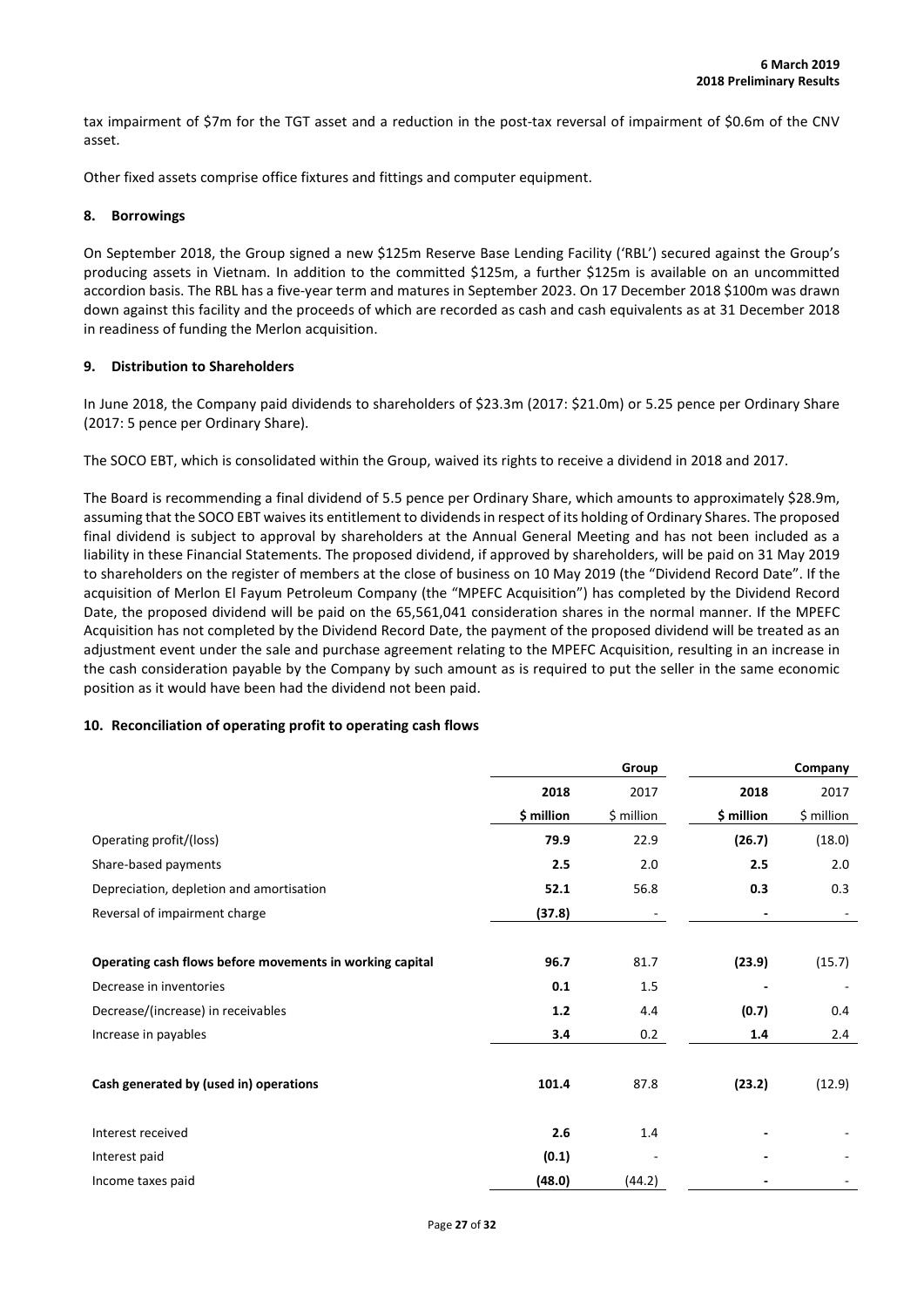| Net cash from (used in) continuing operating activities | 55.9  | 45.0 | (23.2) | (12.9) |
|---------------------------------------------------------|-------|------|--------|--------|
| Net cash used in discontinuing operating activities     | (1.7) | -    |        | $\sim$ |
| Net cash from (used in) operating activities            | 54.2  | 45.0 | (23.2) | (12.9) |

### **11. Disposal of Africa interest**

### **Disposal of Congo interest**

On 24th June 2018, SOCO signed and completed a Sale and Purchase Agreement (the SPA) with Coastal Energy Congo Limited (Coastal Energy), to sell its entire shareholding in SOCO Congo Limited (SOCO Congo), which holds the Group's appraisal interests in Congo (Brazzaville). Under the terms of the Agreement the Group is entitled to receive a cash consideration of up to \$10m plus subsequent payments based on future oil and condensate production sold from those interests in Congo (royalty). The cash consideration of up to \$10m payable under the SPA is structured as follows:

- Tranche 1: \$1m within 10 business days on the later to occur of: i. agreement or expert determination of a statement of net assets or liabilities of SOCO Congo and its subsidiary as at 30 June 2018 (the 30 June Statement); and ii. execution of the first agreement relating to the bonus payable in respect of any of the four exploitation permits (the "PEX bonus agreement");
- Tranche 2: \$5m within 10 business days of formal approval of the first development plan on any of the exploitation permits; and
- Tranche 3: \$4m within 20 business days on the earlier to occur of: i. first commercial production of oil or condensate from any of the exploitation permits; and ii. 31 December 2019.

Each element of the cash consideration is subject to potential adjustment by reference to the 30 June 2018 Statement.

In addition, SOCO will retain the right to an overriding royalty interest on all barrels of oil or condensate produced and sold from any of the four exploitation permits. The royalty payable on each barrel of oil or condensate produced and sold will be determined by reference to the prevailing price of North Sea Dated Brent (the Benchmark Price), as summarised below:

- \$0.50 on each barrel where the Benchmark Price is at or under \$52.25 per barrel; or
- \$1.00 on each barrel where the Benchmark Price is over \$52.25 per barrel.

The fair value of the above consideration (including the overriding royalty) at 31 December 2018 was estimated at \$0.49m. The fair value of the consideration will be reassessed at each balance sheet date, with movements recorded in the income statement. The fair value of this financial asset is included in current and non-current assets at \$0.18m and \$0.31m respectively. It was determined using a valuation technique as there is no active market against which direct comparisons can be made (Level 3 as defined in IFRS 13 'Fair Value Measurement'). To arrive at the estimated fair value, we have applied a discount rate and a probability of success for each of the four elements set out above. The discount rate is 12% and represents a rate which reflects the time value of money, country risk and the credit risk of Coastal Energy group. The probability of success, being the probability that the conditions relating to each element of consideration are both met and enforceable, ranges from 20% for Tranche 1 to 2% for Tranches 2 and 3, with the figures reflecting the high estimation uncertainty due to the short time which has elapsed since completion, as well as the requirement for the PEX bonus criteria to be met (Tranche 1) before it is possible to comply with the criteria in respect of the remaining elements of the consideration.

In determining the fair value of the royalty, the key inputs include the probability of future oil prices being above \$52.25 per barrel as well as estimated future production, as well as a 2% probability of commercial production being achieved. A summary of the fair values attributed to each element of the consideration at 31 December 2018 is outlined below.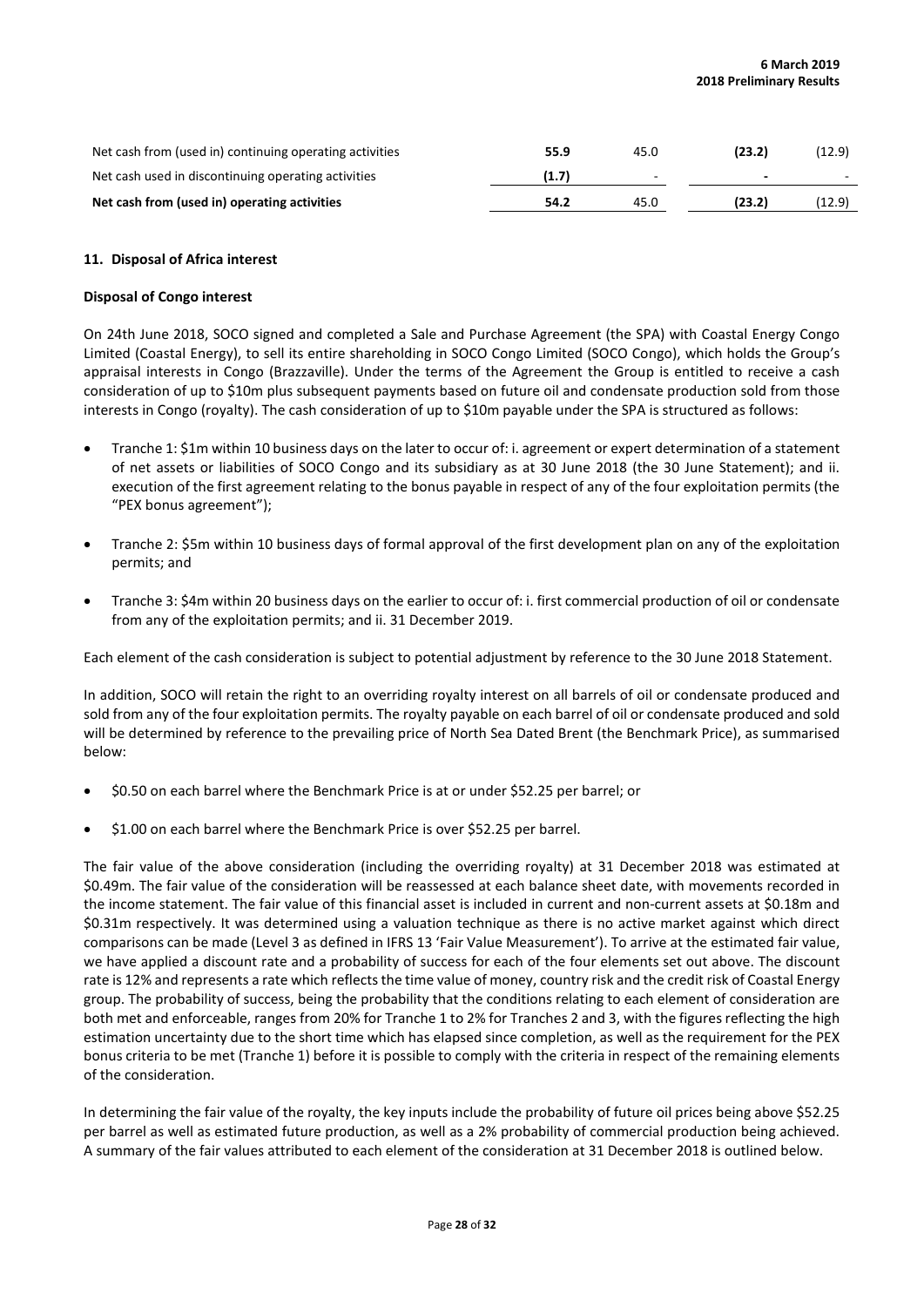| List of four elements of consideration      | Undiscounted/<br>unrisked value | Discounted risked<br>value |
|---------------------------------------------|---------------------------------|----------------------------|
| Tranche $1 - PEX$ bonus agreement signed    | \$1m                            | \$0.8m                     |
| Tranche 2 – first development plan approval | \$5 <sub>m</sub>                | \$0.08m                    |
| Tranche 3 – first commercial production     | \$4m                            | \$0.06m                    |
| Overriding royalty interest                 |                                 | \$0.17m                    |
| Total                                       |                                 | \$0.49m                    |

The fair value of the consideration is most sensitive to changes in the probability of success applied to each element, with the key triggering events considered to represent the PEX bonus signature and, following on from this, the approval of the first development plan. A change in the discount rate by 1% would increase/decrease the fair value by \$0.01 million. The fair value will be retested at each reporting date.

As the Group's Congo asset is now classified as part of the Group's discontinued Africa operations, the profit and loss attributable to the Congo interest up to the date of completion have been removed from continuing operations.

For the first half of 2018, the Congo Brazzaville interest, generated an operating and post-tax loss of \$1.5m (full year 2017: \$104m). No revenue arose for any of the years. Immediately prior to the sale the Group's share of net assets held by the Congo interest was \$0.34m comprising current assets of \$0.69m, cash of \$4.5m and current liabilities of \$4.85m. Immediately after completion of the sale the Group recognised a gain on disposal of \$0.15m based on the fair value of the financial asset of \$0.49m.

# **Disposal of Angola interest**

On 29th June 2018, SOCO Exploration Limited entered into a Sale and Purchase Agreement (the SPA) with Quill Trading Corporation and WMLC Resources Limited to sell its entire shareholding in SOCO Cabinda Limited (SOCO Cabinda), for a total cash consideration of up to \$5m. SOCO Cabinda holds the Group's exploration interest in Angola.

The completion of the SPA was conditional, inter alia, upon receipt of customary approvals which were obtained on the second half of 2018. As 30 June 2018, SOCO Cabinda was recognised as disposal assets classified as held for sale and part of the Group's discontinued Africa operations.

For the first half of 2018, SOCO Cabinda generated an operating and post-tax loss of \$0.7m (full year 2017: \$48.3m,). No revenue arose for any of the years.

In October 2018 the sale was completed as SOCO has received the total cash consideration of \$5m together with a minor further payment to cover funding requirements after 30 June 2018.

Immediately prior to the sale the Group's share of net liabilities held by the Angola interest was liabilities associated with assets classified as held for sale of \$1.6m with intangible assets fully impaired as of 31 December 2017. Immediately after completion of the sale the Group recognised a gain on disposal of \$5.7m.

# **12. Preliminary results announced**

Copies of the announcement will be available from the Company's head office, situated at 48 Dover Street, London, W1S 4FF and is also available to download from www.socointernational.com. The Annual Report and Accounts, together with notice of the 2019 AGM, will be posted to shareholders in due course.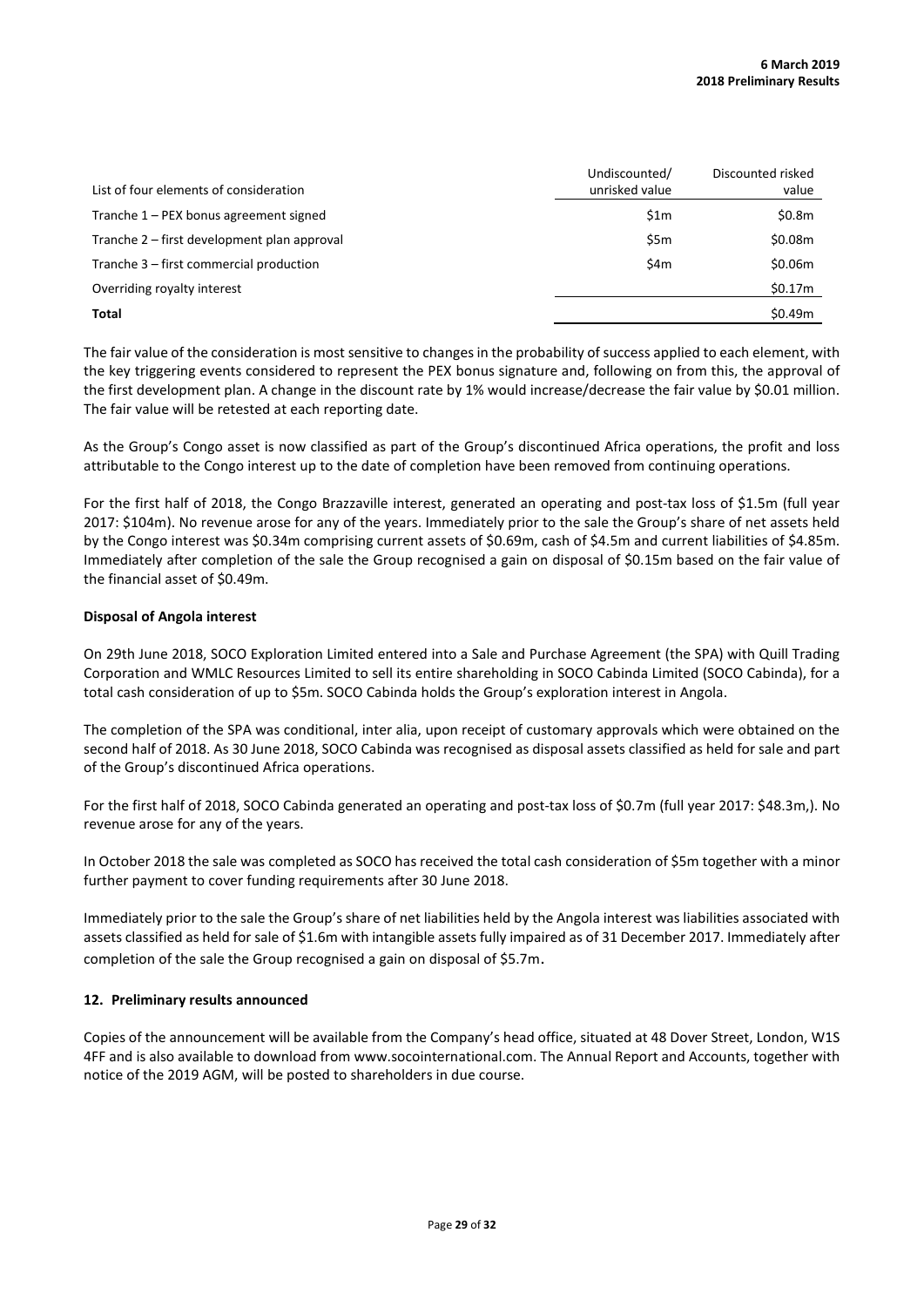### **Non-IFRS measures**

The Group uses certain measures of performance that are not specifically defined under IFRS or other generally accepted accounting principles. These non-IFRS measures are cash operating cost per barrel, depreciation, depletion and amortisation costs per barrel; and breakeven price per barrel, which are defined below:

### **Cash-operating costs per barrel**

Cash operating costs are defined as cost of sales less depreciation, depletion and amortisation, production based taxes, movement in inventories and certain other immaterial cost of sales.

Cash operating costs for the period is then divided by barrels of oil equivalent produced. This is a useful indicator of cash operating costs incurred to produce oil and gas from the Group's producing assets.

|                                          | 2018       | 2017       |
|------------------------------------------|------------|------------|
|                                          | \$ million | \$ million |
|                                          |            |            |
| Cost of sales                            | 104.6      | 115.0      |
| Less:                                    |            |            |
| Depreciation, depletion and amortisation | (51.8)     | (56.5)     |
| Production based taxes                   | (15.1)     | (13.6)     |
| Inventories                              | (0.1)      | (1.5)      |
| Other cost of sales                      | (1.4)      | (1.9)      |
| <b>Total cost of sales</b>               | 36.2       | 41.5       |
| <b>Production (BOEPD)</b>                | 7,274      | 8,276      |
| Cash operating cost per BOE              | \$13.63    | \$13.73    |

### **Depreciation, depletion and amortisation costs per barrel**

DD&A per barrel is calculated as Net book value of oil and gas assets in production, together with estimated future development costs over the remaining 2P reserves. This is a useful indicator of ongoing rates of depreciation and amortisation of the Group's producing assets.

|                                          | 2018       | 2017       |
|------------------------------------------|------------|------------|
|                                          | \$ million | \$ million |
| Depreciation, depletion and amortisation | 51.8       | 56.5       |
| <b>Production (BOEPD)</b>                | 7,274      | 8,276      |
| DD&A per BOE                             | \$19.51    | \$18.72    |

#### Breakeven price per barrel

The Group believes this non-IFRS measurement is useful to investors as it provides a guide price at which the Group covers the costs of operations. It is calculated as the sales price (in \$/bbl) which is equal to the sum of the Group's 2018 cash operating costs and production based taxes per barrel and the Group's 2018 corporation tax charge per barrel.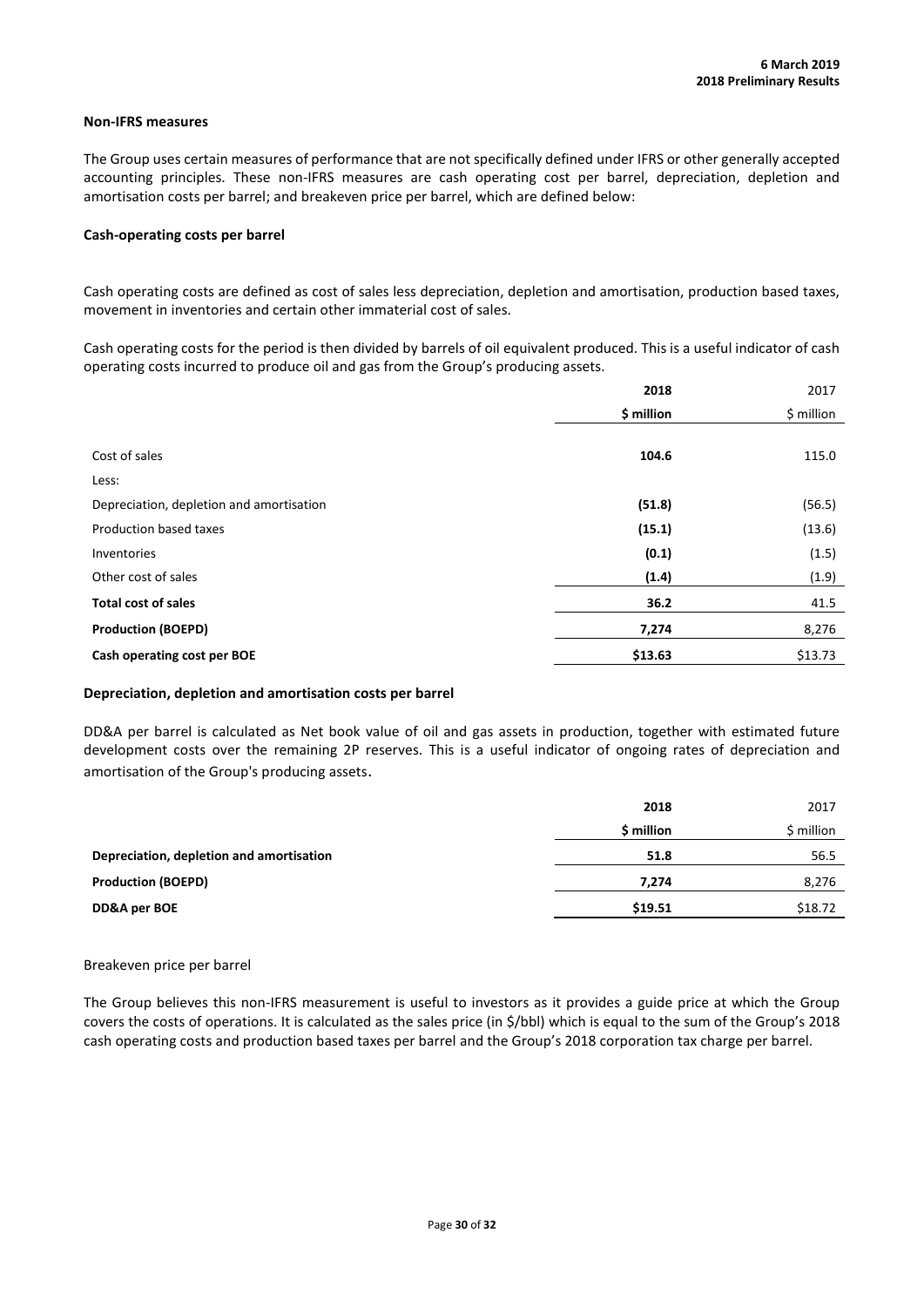**Glossary of Terms \$** United States Dollar

**£** UK Pound Sterling

**1C** Low estimate scenario of Contingent Resources

**1P**

Equivalent to Prove Reserves; denotes low estimate scenario of Reserves

**2C** Best estimate scenario of Contingent Resources

**2C Contingent Resources** Best estimate scenario of Contingent Resources

# **2P Reserves**

Equivalent to the sum of Proved plus Probable Reserves; denotes best estimate scenario of Reserves. Also referred to as 2P Commercial Reserves

# **3C**

High estimate scenario of Contingent Resources

# **3P**

Equivalent to the sum of Proved plus Probable plus Possible Reserves; denotes high estimate scenario of Reserves

**AGM** Annual General Meeting

**APIº** American Petroleum Institute gravity

**bbl** Barrel

**blpd** Barrels of liquids per day

**Bn** Billion

**boe** Barrels of oil equivalent **BHCPP** Bach Ho Central Processing Platform

**boepd** Barrels of oil equivalent per day

**bopd** Barrels of oil per day

**bwpd** Barrels of water per day

**CAGR** Compound annual growth rate

**CASH or cash** Cash, cash equivalent and liquid investments

**CAPEX or capex** Capital Expenditure

**CEO** Chief Executive Officer

**CNV** Ca Ngu Vang

**Congo (Brazzaville)** The Republic of the Congo

**Contingent Resources**

Those quantities of petroleum to be potentially recoverable from known accumulations by application of development projects but which are not currently considered to be commercially recoverable due to one or more contingencies

**DD&A**

Depreciation, depletion and amortisation

**E&P** Exploration & Production

**EBITDAX** Earnings before Interest, Tax, Depreciation, Amortization and Exploration Expenses

**EBT** Employee benefit trust

**E&E** Exploration and Evaluation **EGP** Egyptian Pound

**EGPC** Egyptian General Petroleum Corporation

**FFDP** Full Field Development Plan

**FPSO** Floating, Production, Storage and Offloading Vessel

**FY** Full year

**G&A** General and administration

**HLHVJOC** Hoang Long and Hoan Vu Joint Operating Companies

**HLJOC** Hoang Long Joint Operating Company

**HVJOC** Hoan Vu Joint Operating Company

**IAS** International Accounting Standards

**IFRS** International Financial Reporting Standards

**JOC** Joint Operating Company

**JV** Joint venture

**LTI** Lost Time Injury

**LTIP** Long Term Incentive Plan

**IMF** International Monetary Fund

**kbopd** Thousand barrels of oil per day